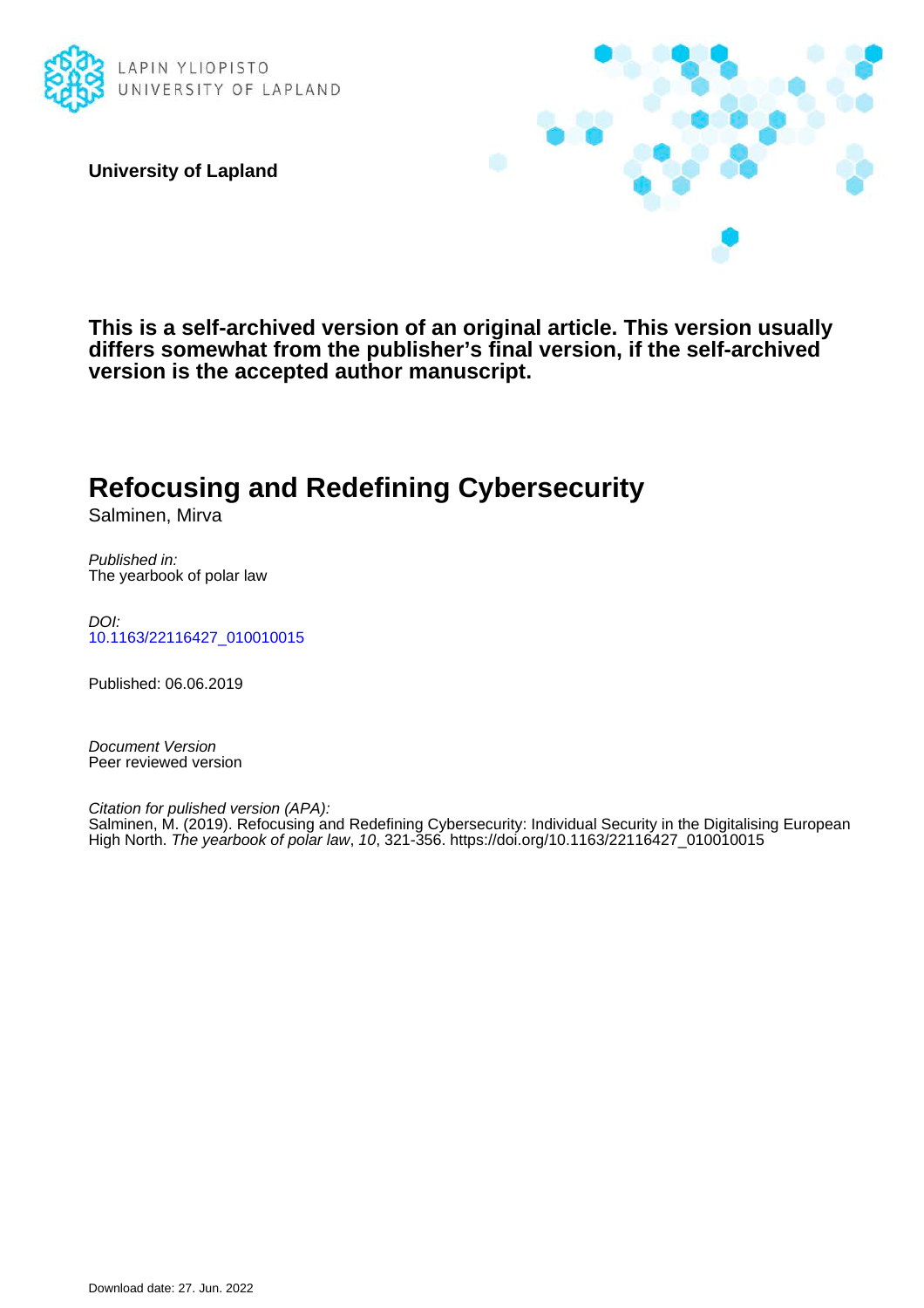## *Refocusing and Redefining Cybersecurity: Individual Security in the Digitalising European High North*

### Mirva Salminen

## Abstract

This article introduces cybersecurity in the discussion on security in the European High North in a redefined and refocused form. Instead of scrutinising the technical measures taken to protect the confidentiality, integrity and availability of information in systems and networks (information security) or the criticality of a number of digitally operated infrastructures to the functioning of society (national cybersecurity), it concentrates on the human being. It examines cybersecurity from an individual's perspective by asking what kind of personal security concerns people may have with regard to digitalisation and how those are or are not present in the discussion on health and social security re-organization in the Finnish Lapland.

The theoretical foundation of this article rests within the human security framework. Individuals living their everyday lives in particular cyber-physical environments are taken as the referent object of security. In the digitalising European High North, multiple aspects of everyday security depend upon cybersecurity, including economic, environmental, and food securities. This article concentrates on health and social security. It examines linkages between the re-organization of health and social security in Finland and personal security concerns with a particular focus on the case of Länsi-Pohja area in south-western Lapland. The overall aim is to create room for bottom-up influence on the primarily top-down processes of security production in the cyber-physical environment.

## *1. Introduction*

1

Digitisation<sup>[1](#page-1-0)</sup> and digitalisation<sup>[2](#page-1-1)</sup> emerged as state policies in the mid 1990's in Finland. In the new millennium, these policies became geographically extensive and have been intensively driven by the governments. In 2008, for example, the Finnish government declared internet access as a fundamental right, which precipitated country-wide, state-supported broadband construction programmes with regional implementation. Similarly, national information security strategies were established in the early 2000's. Cybersecurity as a national policy emerged in the early 2010's. Development in Sweden and Norway has proceeded along similar lines. For example, all of the states have published national information society, digitalisation, information security and cybersecurity strategies from the 1990's onwards. Information and communication technologies (ICTs) have penetrated the Nordic societies to such an extent that the nominator "cyber-physical" is used in the article to describe the everyday environment in which people live. A given starting point is that actions in the digital sphere affect the physical environment – and vice versa.

In the European High North, that is, in the northernmost parts of Finland, Sweden and Norway<sup>[3](#page-1-2)</sup>, digital development has followed the national timetables. Alongside climate

<span id="page-1-0"></span><sup>&</sup>lt;sup>1</sup> Conversion of analogical information into digital, binary format. S Brennen & D Kreiss, 'Digitization and Digitalization' (*Culture Digitally* 2014) <http://culturedigitally.org/2014/09/digitalization-and-digitization/> accessed 6.1.2018.

<span id="page-1-1"></span><sup>2</sup> Increasing use and dissemination of information and communication technologies in virtually all aspects of human life so that they begin to influence, shape and structure the environment. Ibid.

<span id="page-1-2"></span><sup>&</sup>lt;sup>3</sup> Finland: Lapland; Sweden: Norrbotten; Norway: Troms, Finnmark and Nordland.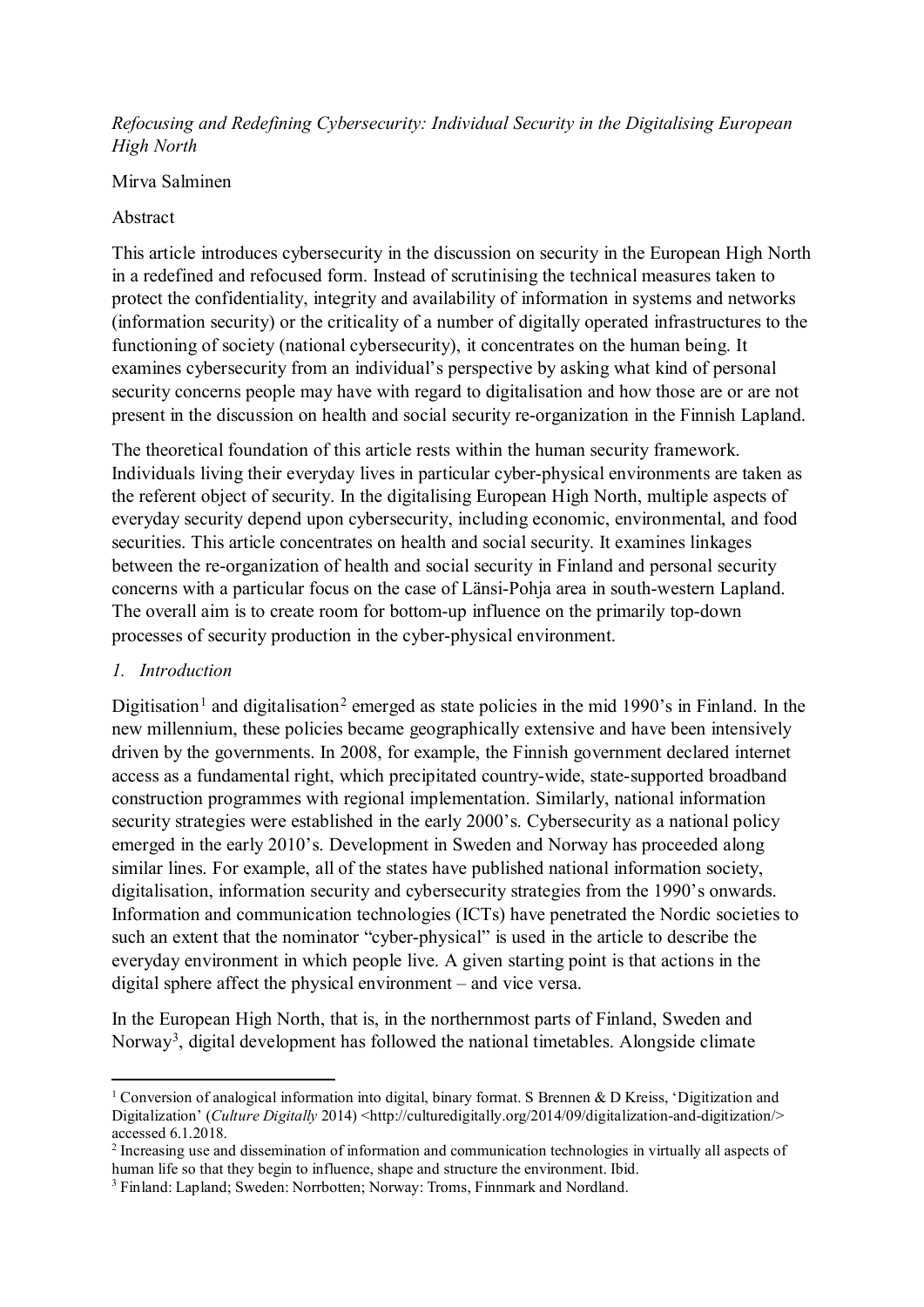change, digitalisation is the main contemporary driver of change in the region, even if infrastructural challenges exist. For instance, the region has been, and remains, the main beneficiary of country-wide network development programmes. Yet, it simultaneously serves as a test-bed for digital innovations and structural societal conversion. For example, Lapland has been a forerunner in digital education due to its sparse population, vast distances and general cost-efficiency pressures. Similarly, it has intensively developed digital health and social security services. The stated aim of the development has been to continue service provisioning close to people regardless of the continuous restructuring of national, regional and local administrations, which has centralised services to population centres. Prime concerns and opposition presented have related to increasing uncertainty and fears for reduced everyday security when service provisioning withers away from rural areas. [4](#page-2-0)

Individual security questions are at the heart of the on-going re-organization of health and social security in Finland. In this article, these concerns are presented through a case study in Lapland. The focus is on the political fight over future service provisioning in Länsi-Pohja, which is an area consisting of two towns and four municipalities in south-western Lapland. In governmental plans, this area would lose some of its services for the aim is to reduce regional duplication. Service provisioning would continue in Rovaniemi, the regional capital of Lapland, which is located around 100 kilometres away. Enhanced digitisation has been one of the envisioned substitutive policies to ensure that people will still have an easy service access. However, residents, town and municipality leaders, as well as health and social security professionals working in the area, resist the relocation plans. This confrontation has led to a political dispute within Länsi-Pohja, within Lapland, within political parties, as well as between local and national administrations. The case study has been chosen for it brings forth tensions embedded in the on-going restructuring of health and social security in Finland. It also well depicts the related security concerns that incentivise people to act upon the matter.

Cybersecurity has rarely been addressed in the framework of human security. [5](#page-2-1) However, aspects related to human vulnerability in the turmoil of digitalisation have been discussed in science, technology and society literature<sup>[6](#page-2-2)</sup> and theorising on digital divides<sup>7</sup>. Cybersecurity literature, on the other hand, does not interrogate human security but, at its best, highlights the importance of teaching and training people to use ICTs in a smart manner. The object to be secured is "digital opportunities", but the mainstream literature discusses merely the

<span id="page-2-0"></span><sup>4</sup> For further information see M Salminen & K Hossain, 'Digitalization and Human Security Dimensions in Cybersecurity: an Appraisal for the European High North' (forthcoming).

<span id="page-2-1"></span><sup>&</sup>lt;sup>5</sup> For example, the overview of human security theorising given by D Gasper & OA Gomez, 'Evolution of Thinking and Research on Human and Personal Security 1994-2013' (UNDP Human Development Report Office 2014) Occasional paper. <http://hdr.undp.org/sites/default/files/gomez\_hdr14.pdf> accessed 3.11.2017. <sup>6</sup> For example, G Yansen & M Zukerfeld, 'Why Don't Women Program? Exploring Links between Gender,

<span id="page-2-2"></span>Technology and Software' (2014) 19 *Science, Technology & Society* (3) 305; P Cockshott & K Renaud, 'Humans, robots and values' (2016) 45 *Technology in Society* 19; H Kukka and others, 'From cyberpunk to calm urban computing: Exploring the role of technology in the future cityscape' (2013) 84 *Technological* 

<span id="page-2-3"></span>*Forecasting & Social Change* 29. 7 For example, S Taipale, 'The use of e-government services and the Internet: The role of socio-demographic, economic and geographical predictors' (2012) 37 *Telecommunications Policy* (4-5) 413; P Räsänen, 'The Persistence of Information Structures in Nordic Countries' (2008) 24 *The Information Society* (4) 219; DP Subramony, 'Understanding the Complex Dimensions of the Digital Divide: Lessons Learned in the Alaskan Arctic' (2007) 76 *The Journal of Negro Education* (1) 57; B Warf, 'Contours, contrasts, and contradictions of the Arctic internet' (2011) 34 *Polar Geography* (3) 193.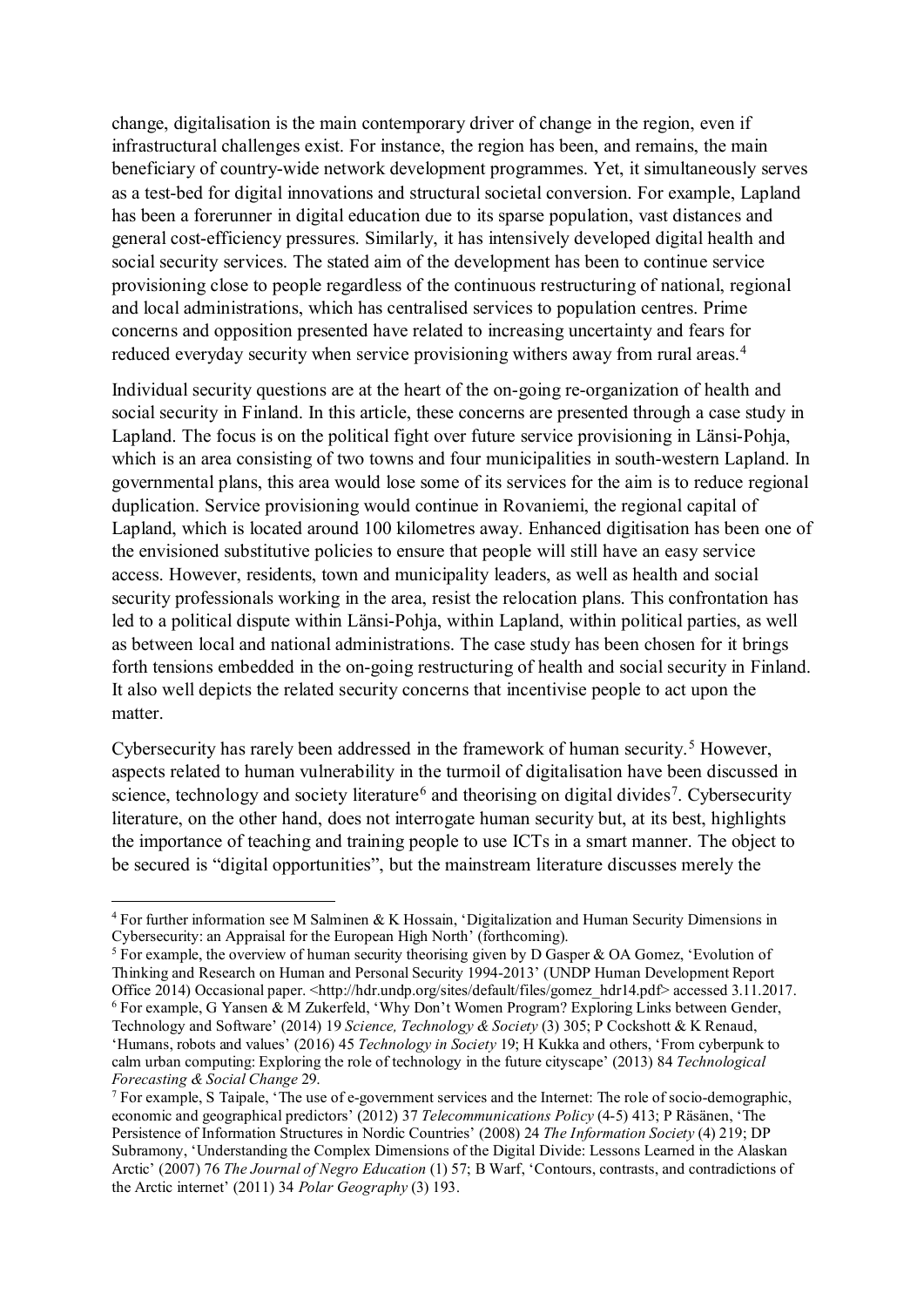opportunities for states, businesses and/or other organizations while often bypassing people. In contradiction, information society and digitalisation literatures address the opportunities for people as well, but remain fairly silent about security. Therefore, there is a demand for bringing digitalisation and cybersecurity agendas together – not only for more holistic and extensive knowledge production, but also for improved policies that take human security questions related to digitalisation seriously.

In this article, I will first briefly address the prevailing understanding of cybersecurity as both a technical and a national security question. In the second section, I will scrutinise how refocusing cybersecurity around the human being changes the prevailing understanding and calls for redefined cybersecurity. The third, and the main, section of the article discusses individuals' security concerns related to the restructuring of health and social security in Lapland. As a conclusion, a more inclusive digital framework for the European High North is needed in order to address the existing security concerns.

#### *2. Prevailing Understanding of Cybersecurity*

The mainstream understanding of cybersecurity has developed together with information and communication technologies (ICTs) becoming ever more important for running and steering society and economy.<sup>[8](#page-3-0)</sup> It brings together responses to the vulnerability of ICTs and national security concerns. Technology-focused information security<sup>[9](#page-3-1)</sup> approach highlights the protection of information in systems and networks through technical, organizational and educational measures. It aims at safeguarding the confidentiality, integrity and availability of information in all situations.<sup>[10](#page-3-2)</sup> It also lays on the background of cybersecurity approach.<sup>[11](#page-3-3)</sup>

Cybersecurity lifts information security to another level by concentrating on the protection of infrastructures that enable the functioning of society. Technical vulnerabilities are inherent in these infrastructures hence opening a door for disruptions in their operations. The causes of disruptions may be accidental (for technical or environmental reasons) or intended (as malefactors seek to abuse the vulnerabilities). Moreover, the human being – who is still using ICTs or in charge of overseeing the (semi-)automated ICT operations – has been recognised as a major vulnerability, mainly due to his or her gullibility or vengefulness. [12](#page-3-4) Regardless of the cause of disruption, the main aim in cybersecurity is to ensure the functioning of

people are key to cyber-security' [2016] *Network Security* (6) 9.

<span id="page-3-0"></span><sup>8</sup> For example, M Mueller, *Will the Internet Fragment?* (Polity Press 2017) 12.

<span id="page-3-1"></span><sup>&</sup>lt;sup>9</sup> In this article, information security is used as an umbrella term encompassing also computer security/hygiene and network security. The non-ICT-related aspects of information security, like professional confidentiality and storing of sensitive documents in strongboxes, are not considered.

<span id="page-3-2"></span><sup>&</sup>lt;sup>10</sup> For example, N Gcaza and others, 'A general morphological analysis: delineating a cyber-security culture' (2017) 25 *Information & Computer Security* (3) 259; S DeKay & K Belva, 'Privacy Roles and Responsibilities' in CW Axelrod, JL Bayuk & D Schutzer (eds) *Enterprise Information Security and Privacy* (Artech House 2009) 8-9; JR Vacca, 'Introduction' in JR Vacca (ed) *Managing Information Security* (2nd edn, Elsevier 2014) xix-xx.

<span id="page-3-3"></span><sup>&</sup>lt;sup>11</sup> RD Alexander & S Panguluri, 'Cybersecurity Terminology and Frameworks' in RM Clark & S Hakim (eds) *Cyber-Physical Security. Protecting Critical Infrastructure at the State and Local Level* (Springer 2017) 22-24; N Ben-Asher & C Gonzalez, 'Effects of cyber security knowledge on attack detection' (2015) 48 *Computers in* 

<span id="page-3-4"></span><sup>&</sup>lt;sup>12</sup> For example, AF Ginter, 'Cyber Perimeters for Critical Infrastructures' in RM Clark & S Hakim (eds) *Cyber-Physical Security. Protecting Critical Infrastructure at the State and Local Level* (Springer 2017) 72; SJ White, 'Assessing Cyber Threats and Solutions for Municipalities' in RM Clark & S Hakim (eds) *Cyber-Physical Security. Protecting Critical Infrastructure at the State and Local Level* (Springer 2017) 54-55; M Hall, 'Why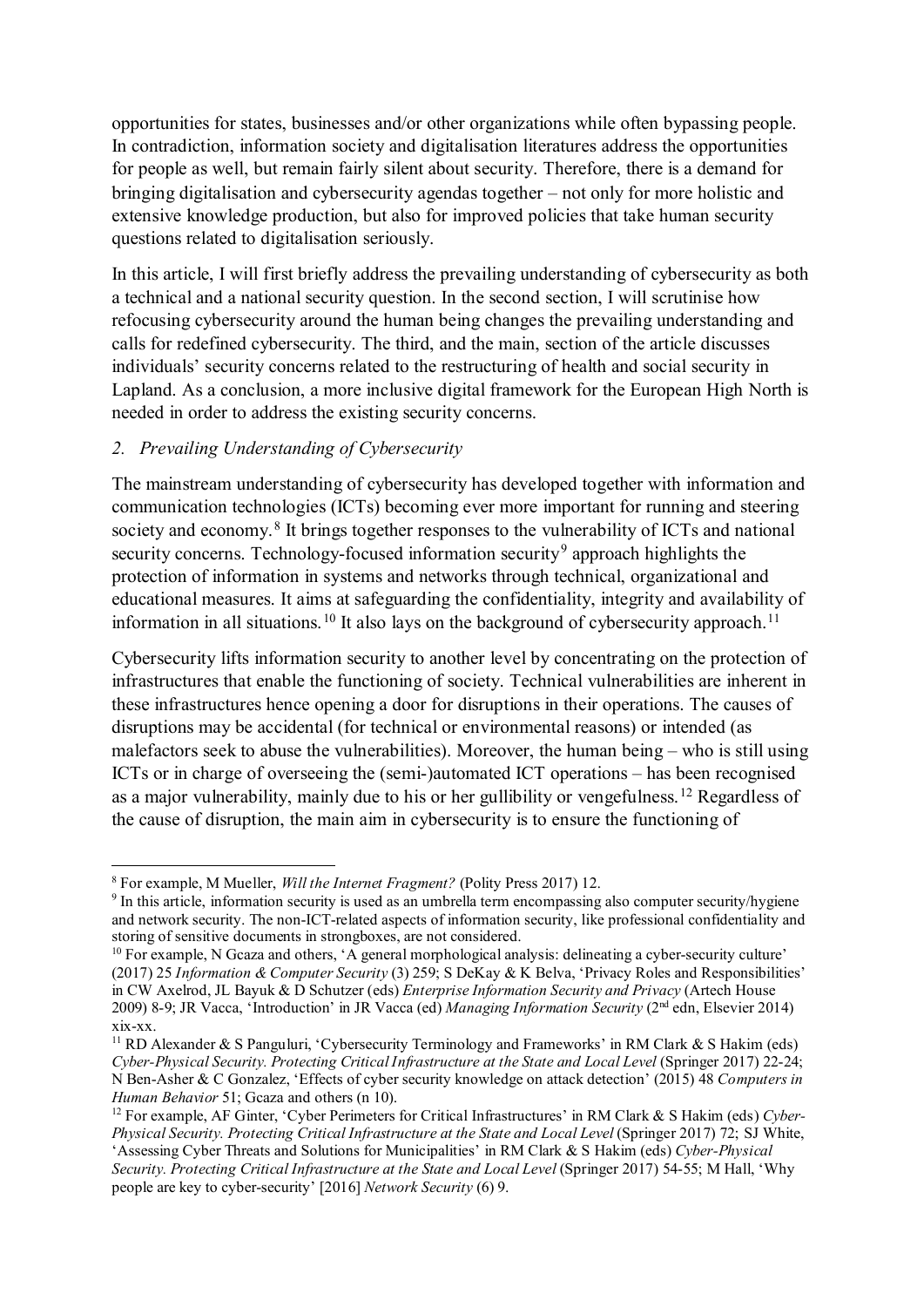infrastructures deemed critical for the functioning of society and economy in all situations. As majority of these infrastructures run on or are steered through ICTs, cybersecurity is a society-wide concern. Therefore, comprehensive national and supranational cybersecurity strategies have been developed to ensure societal (and organizational) resilience against cybersecurity incidents.[13](#page-4-0)

It is argued here that in all its comprehensiveness, the prevailing, systemic understanding of cybersecurity allocates inadequate attention to the human being.<sup>[14](#page-4-1)</sup> When concentrating on the protection of information and infrastructures, it bypasses the interests, needs and fears of people experiencing the consequences of omnipresent digitalisation. Trustworthiness and concealability of information, as well as the functioning or non-functioning of infrastructures, become meaningful only when people start experiencing the consequences of successful and/or failed protection in their everyday life. Inspired by the human security line of argumentation, this article brings the individual to the heart of cybersecurity and scrutinises the implications this move has, firstly, for the prevailing cybersecurity understanding and, secondly, for everyday life in the European High North.

#### *3. Cybersecurity from an Individual Security Point of View*

Human security strives both to examine the factors that cause insecurity to individuals and communities and to improve the situation. It is a critical, situational approach shedding light on the consequences of top-down decision-making in the experienced circumstances and enabling bottom-up influence in the decisions.<sup>[15](#page-4-2)</sup> In the European High North, this means scrutinising the implications – both positive and negative – that politically, economically and technologically driven digitalisation has in people's everyday life and empowering individuals to influence the future trajectories of their cyber-physical environment. For society-wide digitalisation and cybersecurity strategies and programmes are decided upon in state capitals, they fail to accommodate the particularities of digital development in the regions. The cyber-physical environment becomes easily understood as a unified entity even if, for instance, geographical and infrastructural settings can vary greatly within a country. In addition, internet (over which a great deal of communication is carried out) is by definition a network of networks which vary, for instance, in terms of their robustness, security and resilience.[16](#page-4-3) These variations impact, for example, how good internet and/or cellular connections are, who is covering the costs of digital development and what kind of products and/or services are required. Besides material factors, people's skills, awareness and confidence to act in the cyber-physical environment vary.

<span id="page-4-0"></span><sup>1</sup> <sup>13</sup> Also, for example, E Matani, L Yoffe & M Mashkautsan, 'A Three-Layer Framework for a Comprehensive National Cybersecurity Strategy' (2016) 17 *Georgetown Journal of International Affairs* (3) 77.<br><sup>14</sup> Similar claims have been made, for example, by M Dunn Cavelty, 'Breaking the Cyber-Security Dilemma:

<span id="page-4-1"></span>Aligning Security Needs and Removing Vulnerabilities' (2014) 20 *Science and Engineering Ethics* (3) 701; Gcaza and others (n 10).

<span id="page-4-3"></span><span id="page-4-2"></span><sup>15</sup> M Glasius & M Kaldor, 'A human security vision for Europe and beyond' in M Glasius & M Kaldor (eds) *A Human Security Doctrine for Europe: Project, Principles, Practicalities* (Routledge 2005) 3-19; United Nations Human Security Unit, 'Human Security in Theory and Practice. An Overview of the Human Security Concept and the United Nations Trust Fund for Human Security' <www.un.org/humansecurity/sites/www.un.org. humansecurity/files/human\_security\_in\_theory\_and\_practice\_english.pdf> accessed 20.1.2018.  $16$  Mueller (n  $\overline{8}$ ) 15-17.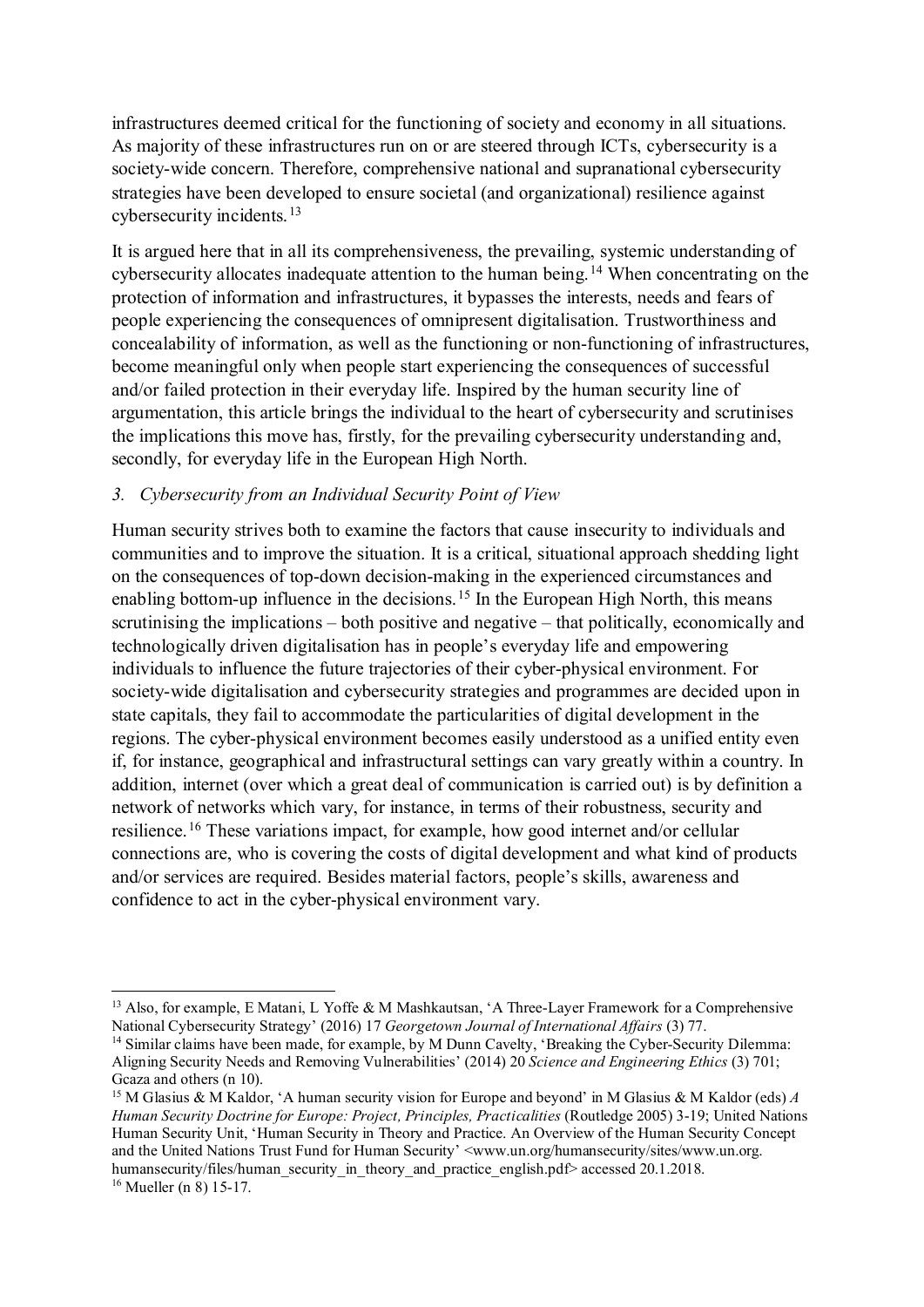Currently, an acknowledged gap in cybersecurity awareness and ICT-skills exists around the world.<sup>[17](#page-5-0)</sup> In this regard, the European High North is not an exception. Projects run throughout the region have strived to familiarise people with existing digital opportunities and/or risks and to improve their skills. [18](#page-5-1) Similarly, state and/or EU-supported projects attempt to bring fast and reliable digital networks within everyone's reach<sup>[19](#page-5-2)</sup> and to dismantle obstacles to digital access, for instance, for individuals of old age and/or with disabilities<sup>20</sup>. These projects, however, come with goals stated by the funder or initiator without much local influence on the agenda.[21](#page-5-4) Contrarily, the efforts of regional councils (funnelling state, EU or other funders' resources) and local municipalities at least state that local people, communities, businesses and administration have been consulted in the processes of digitalisation programme formulation.[22](#page-5-5)

The state of information infrastructure in the European High North varies greatly<sup>[23](#page-5-6)</sup>, but in general connectivity is fairly good. Where there is no fixed broadband, mobile networks enable both calling and data transfer. Connections are best in towns and along the main roads, whereas no reception may be available in the wilderness. Most of the region falls somewhere in between these two extremes. Zero reception is a concern, for example, for search and rescue – especially, when the number of tourists visiting the region keeps rising. In addition, some of the villages are dependent on only one fibre-optic cable. Ever increasing digitalisation, improving ICTs, and further digitisation of services set constant pressure for bandwidth availability and demand for infrastructure updates. In some areas, overlaps in frequencies forestall updates<sup>24</sup>, but in general the cycle of renewals is the same throughout

<span id="page-5-0"></span><sup>&</sup>lt;sup>17</sup> For example, Special Eurobarometer 464a 'Europeans' attitudes towards cyber security' <http://ec.europa.eu/ commfrontoffice/publicopinion/index.cfm/Survey/getSurveyDetail/instruments/SPECIAL/surveyKy/2171> accessed 1.12.2017; Special Eurobarometer 460 'Attitudes towards the impact of digitization and automation on daily life' <http://ec.europa.eu/commfrontoffice/publicopinion/index.cfm/Survey/getSurveyDetail/instruments/ SPECIAL/surveyKy/2160> accessed 1.12.2017.

<span id="page-5-1"></span><sup>&</sup>lt;sup>18</sup> For example, the DigimpiLappi -project <www.digimpilappi.com/> which targeted people over 55 years of age, for instance, through peer support (Digi Emissaries, who voluntarily help people to use digital services) and guidance (both online and face-to-face).

<span id="page-5-2"></span><sup>&</sup>lt;sup>19</sup> For example, the Fast Broadband -project in Finland  $\langle$ www.viestintavirasto.fi/ohjausjavalvonta/ nopealaajakaista.html> which has been running under different names since 2008. Areas where the construction of high-speed broadband network is not beneficial under market terms can apply for state support under certain conditions.

<span id="page-5-3"></span> $20$  For example, the accessibility programmes run by the Finnish Ministry of Transport and Communications since the early 2000's. The first implementation programme was published in 2005.  $\langle$ www.lvm.fi/documents/ 20181/817515/Kohti+esteetonta+viestintaa.+Toimenpideohjelma/88703178-f7af-4fbb-9d40fc96d7fe80d6? version=1.0> accessed 18.7.2016. These programmes are still running and regularly updated.

<span id="page-5-4"></span><sup>&</sup>lt;sup>21</sup> For example, the Regional Council of Lapland has given such criticism. Lapin liitto, 'Lapin Digiohjelma 2020' (2013) 36 <www.lappi.fi/lapinliitto/c/document\_library/get\_file?folderId= 1457612&name=DLFE-21300.pdf> accessed 28.7.2016; J Tiihonen, 'Lapin liitto: Vastuukuntamalli ei toimi Lapissa' *YLE* (17.3.2014)  $\langle$ https://yle.fi/uutiset/3-7140029> accessed 19.12.2017.

<span id="page-5-5"></span><sup>&</sup>lt;sup>22</sup> Lapin liitto (n 21); IT-Norrbotten, 'Digital Agenda Norrbotten' (2014)  $\leq$ www.itnorrbotten.se/wp-content/ uploads/2016/11/digital\_agenda\_norrbotten.pdf> accessed 23.11.2016.

<span id="page-5-6"></span><sup>&</sup>lt;sup>23</sup> See the coverage maps available on the Fast Broadband -project's website  $\leq$ www.viestintavirasto.fi/ ohjausjavalvonta/nopealaajakaista/hankkeeneteneminen.html> accessed 9.10.2017.

<span id="page-5-7"></span> $^{24}$  For example, close to the Russian border 4G technology cannot be utilised but 3G is operational. YLE, 'Venäjän vaatimukset hidastavat rajaseudun 4G-verkkoa' (22.11.2011) <https://yle.fi/uutiset/3-5457094> accessed 9.1.2018.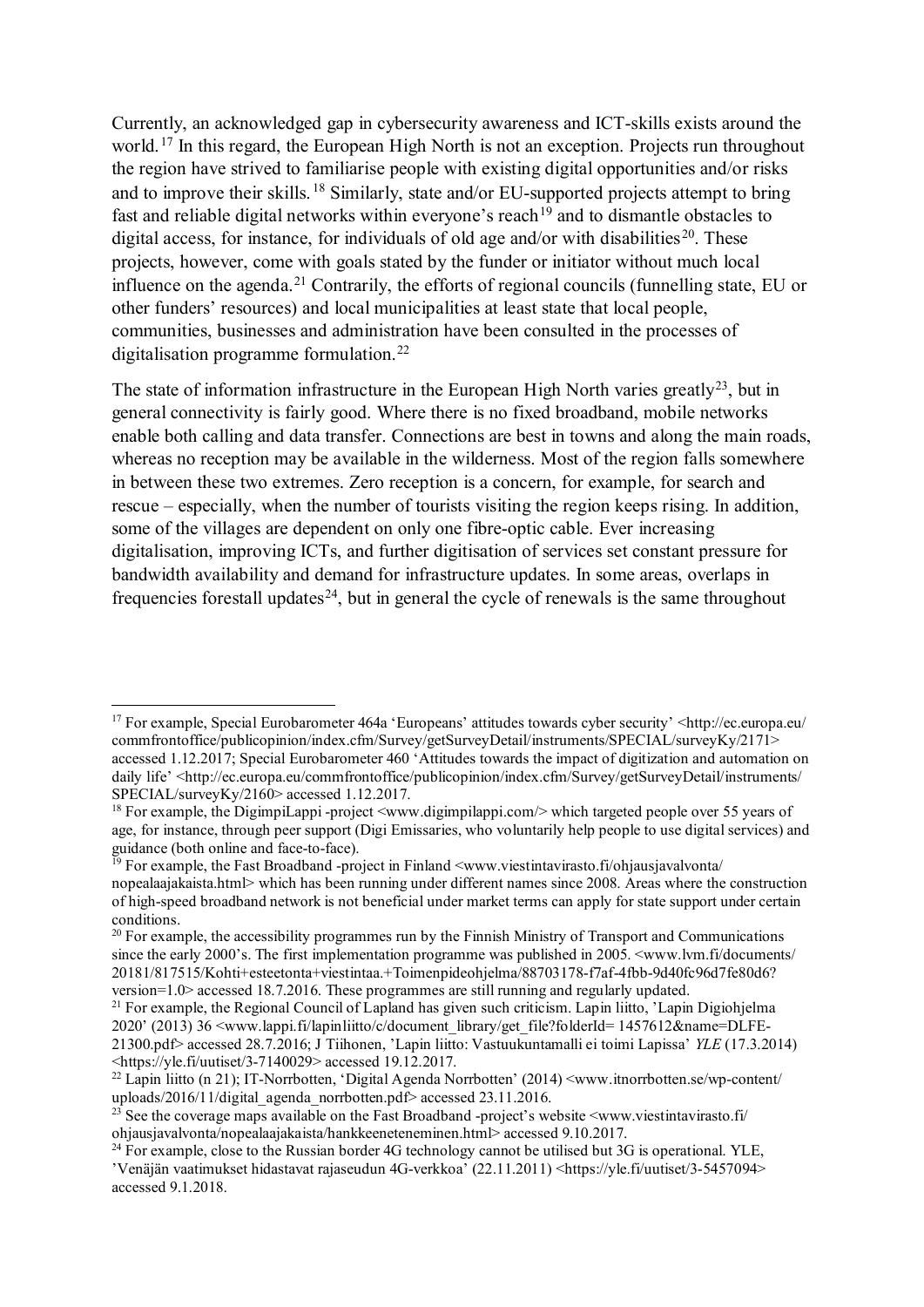the Nordic countries. Harsh climate and vast distances set additional requirements for both technologies and companies maintaining them in the region. [25](#page-6-0)

This article leans on the aspects of human security defined in the 1994 UNDP report on human development. These aspects entail personal, community, environmental, health, food, economic, and political security. The article focuses on the impacts of digitisation, and the related insecurities, on healthcare in the European High North. Social security issues have been integrated in health security, because health and social security policies are bound together in the region. In the UNDP report, social security was to an extent included in economic security.[26](#page-6-1) The impacts of digitisation are examined from an individual's perspective leaving community aspects aside.<sup>[27](#page-6-2)</sup> By anchoring the examination to the individual, the aim is to concretise the human security framework in the chosen situational setting. Thus, in its part, it strives to address the main criticism towards the framework as being too comprehensive to eventually say anything meaningful about security.<sup>[28](#page-6-3)</sup> Similarly, the concept has been criticised for arbitrarily separating and highlighting the seven aspects<sup>[29](#page-6-4)</sup>, but the discussion falls outside the scope of this article.

When the human being is shifted to the focus and made the referent object of cybersecurity, not only the perceived threats (from cyber threats to threats to human wellbeing) but also the implemented security measures transform. A comparison of the understandings is depicted in figure 1 beneath.

## [FIGURE 1 HERE]

1

In the prevailing understanding of cybersecurity, threats to information, infrastructure and/or critical societal functions are presented either as taxonomies of technical threats or as strategic threat tables. The former list items such as malware, web based attacks, web application attacks, denial of service, botnets, phishing, spam, exploit kits, data breaches, and identity thefts.<sup>[30](#page-6-5)</sup> The latter usually include the categories of cyber activism (or hacktivism), cybercrime, politically and/or economically motivated espionage, cyber terrorism and cyber operations (or warfare) (increasing in estimated severity to the functioning of society).<sup>[31](#page-6-6)</sup> Security measures then taken include technical, organizational and educational fixes to the perceived problems. [32](#page-6-7)

<span id="page-6-0"></span><sup>&</sup>lt;sup>25</sup> For additional information see, for example, M Salminen, 'Digital Security as an Aspect of Human Security in the Barents Region' (forthcoming).

<span id="page-6-1"></span><sup>&</sup>lt;sup>26</sup> UNDP, 'Human Development Report 1994' 25-26 <http://hdr.undp.org/sites/default/files/reports/255/ hdr 1994 en complete nostats.pdf> accessed 8.11.2016.

<span id="page-6-2"></span><sup>&</sup>lt;sup>27</sup> Community aspects are addressed, for instance, in Kamrul Hossain's article in this volume.

<span id="page-6-3"></span><sup>28</sup> For example, RE Howard-Hassman, 'Human Security: Undermining Human Rights?' (2012) 34 *Human Rights Quarterly* (1) 88; M Martin, 'A Road Still to Be Travelled: Human Security and a Continuing Search for Meaning' in S Takahashi (ed) *Human Rights, Human Security, and State Security: The Intersection,* vol 2 (Praeger 2014). 29 Gasper & Gomez (n 5) 14-19.

<span id="page-6-5"></span><span id="page-6-4"></span><sup>30</sup> ENISA, 'Threat Landscape Report 2016. 15 Top Cyber-Threats and Trends' (2017) <www.enisa.europa.eu/ publications/enisa-threat-landscape-report-2016> accessed 27.9.2017.

<span id="page-6-6"></span> $31$  For example, Finland's Cyber Security Strategy. Government Resolution 24.1.2013

<sup>&</sup>lt;https://turvallisuuskomitea.fi/index.php/en/component/k2/38-cyber-security-strategy> accessed 27.9.2017; cf.

<span id="page-6-7"></span><sup>&</sup>lt;sup>32</sup> For example, Alexander & Panguluri (n 11); Ginter (n 12); White (n 12).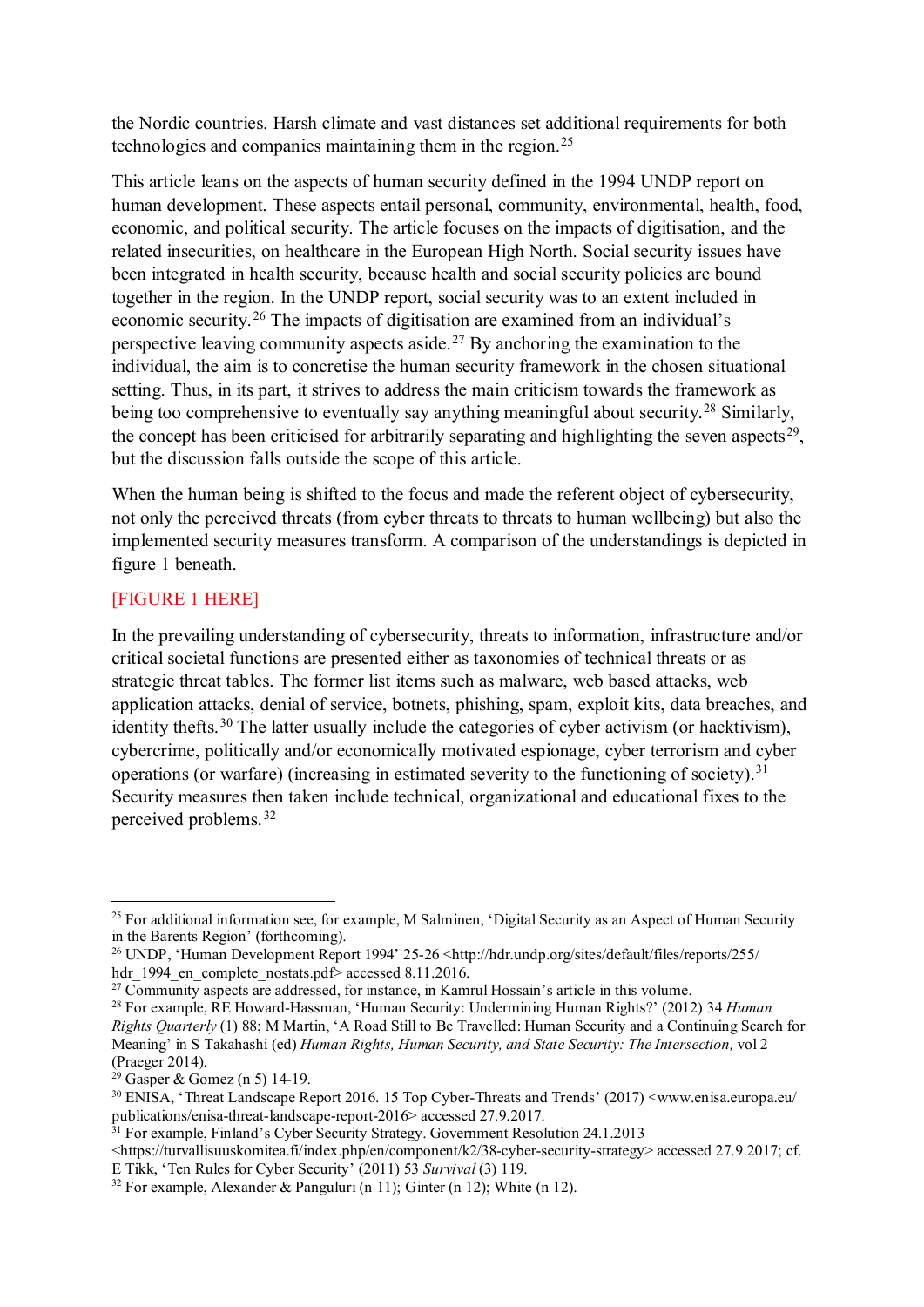It has been argued that existing cybersecurity approaches focus more "on saving money or developing elegant technical solutions than on working and protecting lives and property".<sup>[33](#page-7-0)</sup> This misfocus can be addressed through an individual security approach. Moreover, both technical and strategic threat depictions remain fairly abstract and distant to people's everyday experience. They make little sense to those not used to the professional discourse, transform quickly without becoming more coherent and, thus, sustain the knowledge-related power positions and divisions in, between, and across societies. While doing so, they marginalise the majority of population from political, economic and technical decision-making processes in which the future of cyber-physical environment is decided.<sup>[34](#page-7-1)</sup> In order to open the discussion on digitalisation and cybersecurity to a wider public, the prevailing discourses are in need of refocusing and redefining. They need to be concretised and brought closer to people's everyday experience.

Discourses understandable in layman's terms, as well as more inclusive strategies and programmes, enable individuals to strive for freedom from fear, want and indignity also in the digital environment. People's fears are usually related to the unfamiliarity of ICTs, inexperience in their use, doubt in one's own skills, and concerns of being excluded due to lacking knowledge and skills. Freedom from want entails that people do not fall victim to cybercrime, for instance, scams and cons; and that they are able to provide themselves, for example, by applying for jobs online, using the equipment and software at work, and/or claiming social security online. People ought to utilise ICTs fearlessly and with confidence. Freedom from indignity adds to the latter point by indicating that people should not become named and shamed online without evidence, treated as inferiors due to their treats, and all have access to the same services. In addition, they should not become victims of harassment, snooping and/or hate speech.<sup>[35](#page-7-2)</sup> In contradiction, ICTs ought to empower people to improve their everyday security and wellbeing in the cyber-physical environment.<sup>[36](#page-7-3)</sup> In the prevailing cybersecurity discourse, the positive, empowering side of security is easily neglected or becomes addressed in inadequate terms. Utilisation of human security framework can change this state of affairs.

In an individual security approach to cybersecurity, the human being in his or her cyberphysical environment becomes the object to be secured. Similarly, he or she becomes an active producer of security and gains a say in decision-making concerning digitalisation and cybersecurity. He or she is perceived as one of the stakeholders to attend the definition processes of digital development and cybersecurity. Threats to human wellbeing can be analysed, for example, in the context of the aforementioned seven aspects of human security. Security measures, again, become understood in a more comprehensive manner, including not only specific measures taken to safeguard the functioning of digital infrastructure and the confidentiality, integrity and availability of information, but also issues such as adequate

<span id="page-7-0"></span><sup>&</sup>lt;sup>33</sup> RR Schell, 'Privacy and Security. Cyber Defense Triad for Where Security Matters' (2016) 59 *Communications of the ACM* (11) 20.

<span id="page-7-1"></span><sup>&</sup>lt;sup>34</sup> For example, MG FPD Garcia, 'Knowledge and New Technologies: From Ethics to Politics and Law' in MV de Azevedo Cunha and others (eds) *New Technologies and Human Rights: Challenges to Regulation* (Routledge 2016).

<span id="page-7-2"></span><sup>35</sup> For the frequency and consequences of such demoting acts see, for example, DK Citron, *Hate Crimes in Cyberspace* (Harvard University Press 2014) 35-55.

<span id="page-7-3"></span><sup>&</sup>lt;sup>36</sup> See also E Mordini, 'Considering the Human Implications of New and Emerging Technologies in the Area of Human Security' (2014) 20 *Science and Engineering Ethics* (3) 617.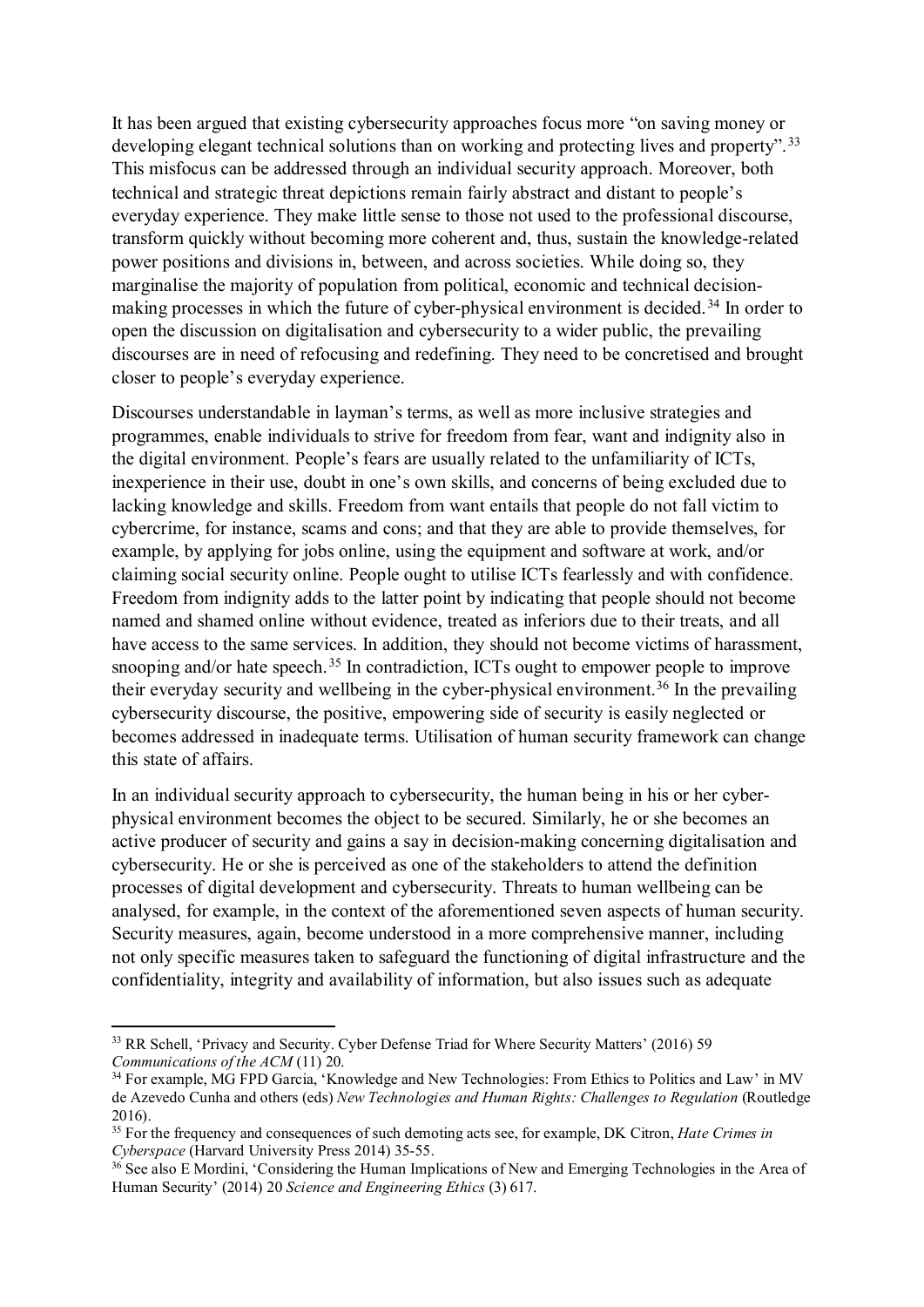income to acquire the necessary equipment and digital literacy to use the increasingly digitised services provided in the European High North. In the next section, I will turn to individual security in the cyber-physical environment in more detail.

## *4. Individual Security in the Digitalising European High North*

In national cybersecurity strategies, as well as in many corporate policies, the individual is given a number of security-related roles. Firstly, he or she is recognised as a potential malevolent: a cybercriminal, a cyberterrorist, a cyber-mercenary, a digital spy, a grunted insider, or a hacktivist, who tries to raise attention towards a specific issue. Secondly, he or she may be a non-tech-savvy employee who endangers the organization by behaving in an unwise manner in the digital environment. Thirdly, he or she is expected to do his or her part in the production of comprehensive cybersecurity, for instance, by acquiring necessary security software; learning how to secure one's own devices, networks and communication; improving his or her ICT-skills so that mistakes do not happen; as well as reading small prints in user agreements and acknowledging where liability lies in each case. The problem is that whereas the first group (usually) knows the cyber-physical environment rather well, the latter two neither know it nor wish to familiarise themselves with it.<sup>[37](#page-8-0)</sup>

While the existing societal (security) organizations are busy with finding solutions to the protection of meta- and meso-levels of cybersecurity (global, societal and organizational levels), the individual is often left alone to find ways to carry out his or her responsibility to secure him- or herself.<sup>[38](#page-8-1)</sup> The state of affairs is problematic, because for individuals who are not familiar with the principles of information security and/or cybersecurity, the demand for self-protection appears absurd. In addition, interest in the topic may be lacking. If one does not recognise risks inherent in the digitisation of his or her living environment or does not feel the need to worry about such things, one can hardly plan and execute security measures that may help mitigating risks and securing opportunities. In the opposing end of the continuum, intense cyber threat and risk discussion may prevent people from utilising ICTs or "seizing digital opportunities".

For analytical purposes, individual security in the cyber-physical environment is in this article divided into following categories: (1) physical security (often claimed to be improved through technical solutions promising less human error); (2) ICT-skills and confidence to act in the digital environment; (3) awareness of digital opportunities, but also of related vulnerabilities, risks and threats; (4) privacy issues; (5) a say in technology development; (6) felt (emotional) security; and (7) human rights questions in the cyber-physical environment. In practical terms, these aspects often overlap and become intertwined in everyday life. In this article, the focus is on the re-organization of health and social security in the Finnish Lapland. As from an individual's perspective the safety of digitising health and social security services is also a question of personal security, the latter receives a fair amount of

<span id="page-8-0"></span><sup>1</sup> <sup>37</sup> Cf. B von Solms & J van Niekerk, 'From Information Security to Cyber Security' (2013) 38 *Computers and Security* 97; Gcaza and others (n 10).<br><sup>38</sup> About individual decision-making in cybersecurity situations see, for example, H Rosoff, J Cui & RS John,

<span id="page-8-1"></span><sup>&#</sup>x27;Heuristics and biases in cyber security dilemmas' (2013) 33 *Environment Systems and Decisions* (4) 517; N Ben-Asher & C Gonzalez, 'Effects of cyber security knowledge on attack detection' (2015) 48 *Computers in Human Behavior* 51.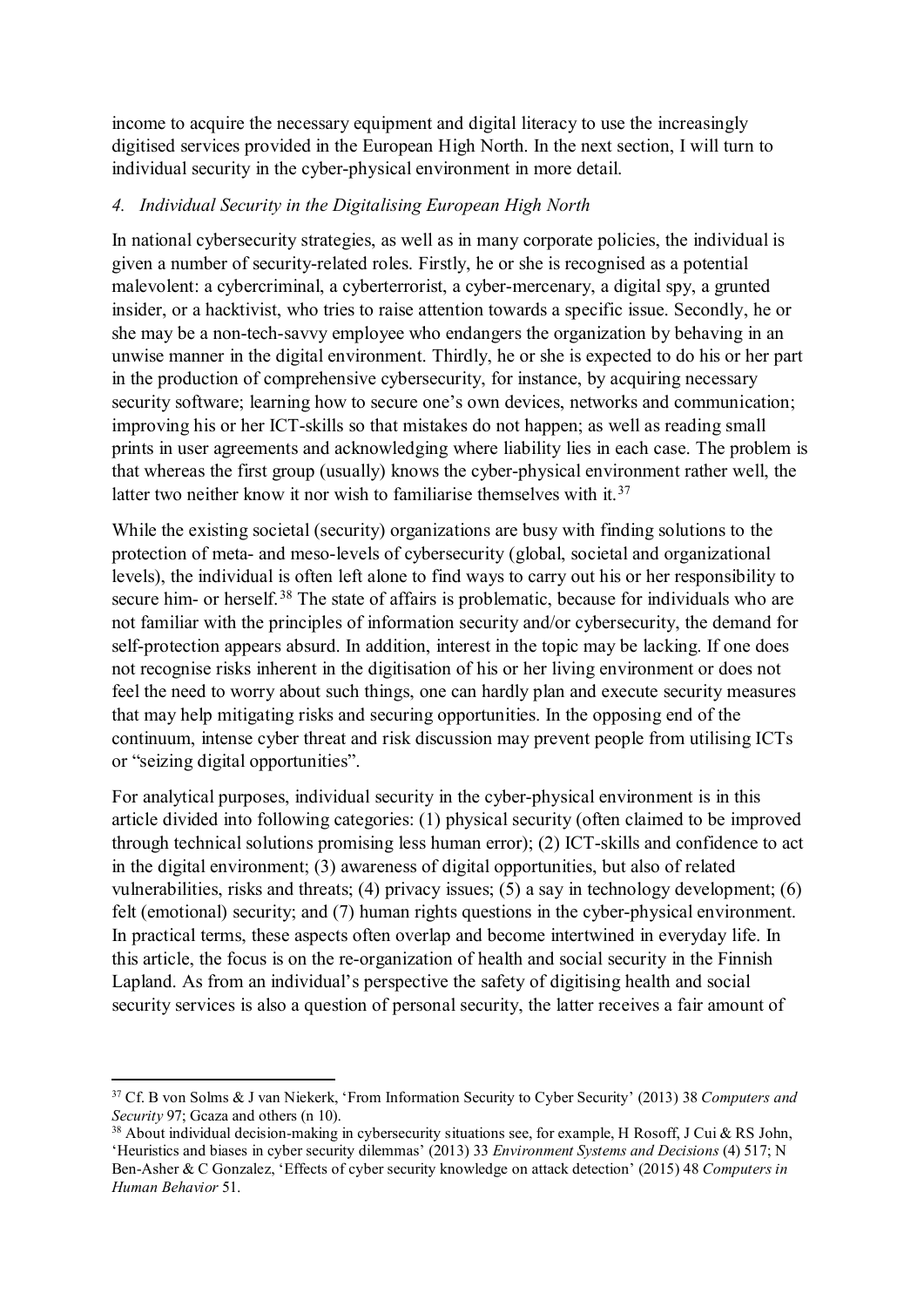attention. I will begin with personal security concerns as they lay on the background when people evaluate the positive and negative impacts of digitalisation.

#### *4.1. Personal Security in the Cyber-Physical Environment*

In the UNDP report on human development, personal security is tied to physical security.<sup>[39](#page-9-0)</sup> The report does not recognise the need to protect individuals in the digital environment, which can be explained by the lesser role that ICTs played in everyday life in the early 1990's (for example, email and internet browsers were only a few years old; commercial internet and the social media sites we know today did not exist<sup>40</sup>), as well as the then paucity of people's experience with them. On the contrary, nowadays personal security ought to recognise the entanglement of physical and digital security – protection from harm caused by the state, other states, other groups of people, individuals and gangs, as well as cover threats at women, children and to self<sup>[41](#page-9-2)</sup> in any environment – and cover a wider range of issues emerging in the cyber-physical environment. Many of these issues relate to individuals' everyday life as (1) customers of health and social security services, (2) objects of examination carried out by health and social security professionals and with digital clinical histories, (3) users of ICTs and digital health and social security services, (4) cost units evaluated by administrative decision makers as parts of wider data sets, (5) citizens with the related rights and obligations, and (6) psycho-physical entities bearing particular rights as human beings.

In the context of cybersecurity, individuals' personal security becomes easily reduced to technical questions of privacy – the protection, concealment and deletion of personal details; privacy of communication and of one's premises; and/or the ability to select which information about one's life becomes publicly available. [42](#page-9-3) Moreover, quite often the "cybersecurity dilemma" is presented as a continuous balancing act between security and privacy, which positions two integral dimensions of personal security as somehow oppositional.[43](#page-9-4) In the extreme, people may be expected to live a fully transparent life in order to assist security experts and authorities in the provision of (national and/or societal) security. "I have nothing to hide" thinking and the revenue model embedded in free information sharing on social media sites that requires corporations developing and maintaining these sites to push the users towards ever more sharing add to this transparency requirement.<sup>[44](#page-9-5)</sup>

<span id="page-9-1"></span><span id="page-9-0"></span><sup>&</sup>lt;sup>39</sup> UNDP (n 26) 30-31.<br><sup>40</sup> S Greenstein, *How the Internet Became Commercial: Innovation, Privatization, and the Birth of a New <sup>40</sup> Network* (Princeton University Press 2015).

<span id="page-9-2"></span> $41$  UNDP (n 26) 30.

<span id="page-9-3"></span><sup>&</sup>lt;sup>42</sup> For example, A Bergström, 'Online privacy concerns: A broad approach to understanding the concerns of different groups for different uses' (2015) 53 *Computers in Human Behavior* 419; D Le Métayer, (2016) 'Whom to Trust? Using Technology to Enforce Privacy' in D Wright & P De Hert (eds) *Enforcing Privacy. Regulatory, Legal and Technological Approaches* (Springer 2016); M-O Baumann & WJ Schünemann, 'Introduction: Privacy, Data Protection and Cybersecurity in Europe. The Conceptual and Factual Field' in WJ Schünemann & M-O Baumann (eds) *Privacy, Data Protection and Cybersecurity in Europe* (Springer 2017) 6.

<span id="page-9-4"></span><sup>43</sup> AF Brantly, 'The Cyber Losers' (2014) 10 *Democracy and Security* (2) 132; M Hildebrandt, 'Balance or Trade-Off? Online Security Technologies and Fundamental Rights' (2013) 26 *Philosophy and Technology* (4) 357; M Taddeo, 'Cyber Security and Individual Rights, Striking the Right Balance' (2013) 26 *Philosophy and Technology* (4) 353; A Biletzki, 'Online Security: What's in a Name?' (2013) 26 *Philosophy and Technology* (4) 397; S Stalla-Bourdillon, 'Privacy Versus Security… Are We Done Yet?' in S Stalla-Bourdillon, J Phillips & MD Ryan (eds) *Privacy vs. Security* (Springer 2014).

<span id="page-9-5"></span><sup>&</sup>lt;sup>44</sup> JP Albrecht, 'Regaining Control and Sovereignty in the Digital Age' in D Wright & P De Hert (eds) *Enforcing Privacy. Regulatory, Legal and Technological Approaches* (Springer 2016) 473-475; Stalla-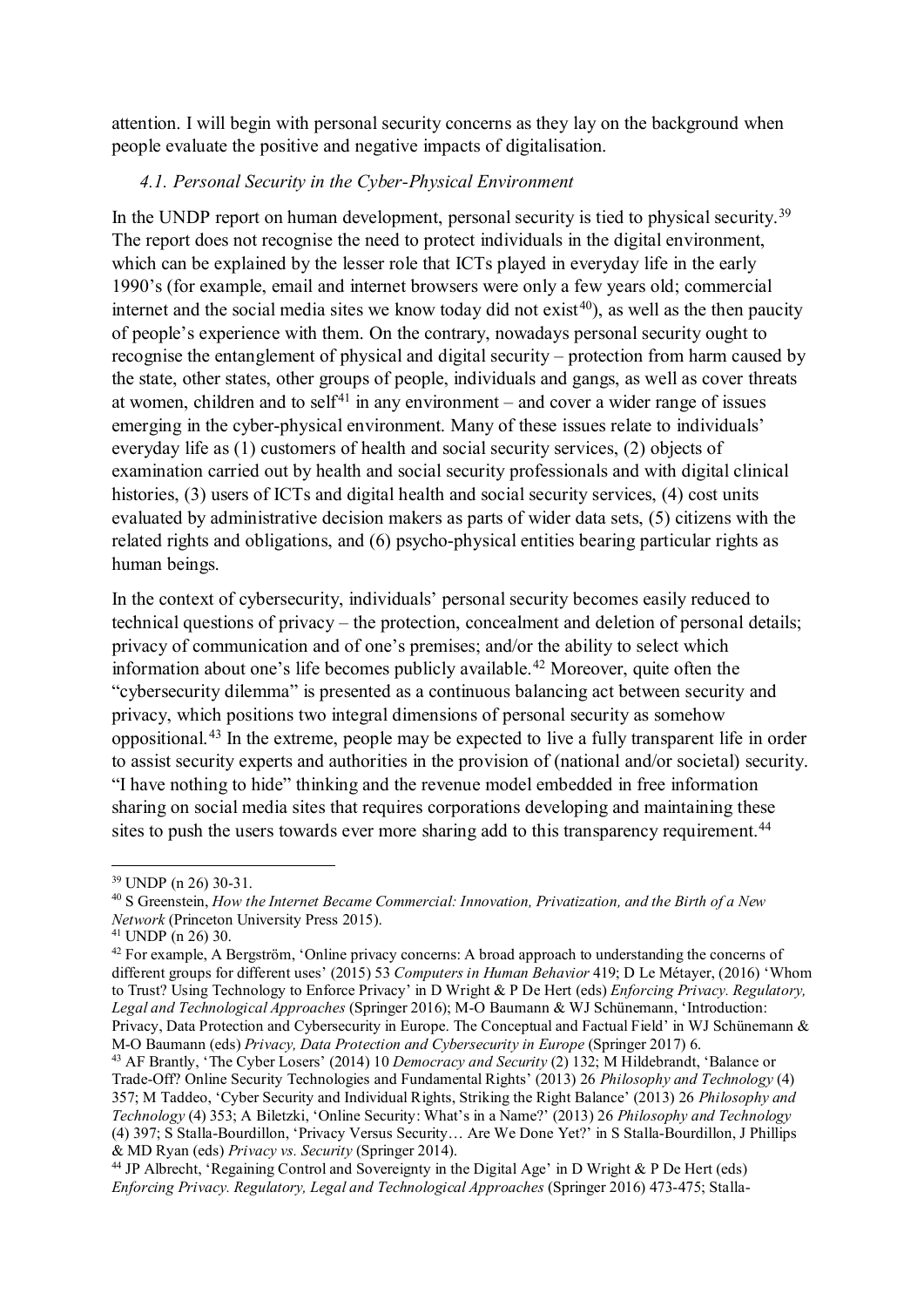Regardless of the headlines raised by the concealed information collection practices of some states and corporations, people continue hand out information about their everyday life, including their health and social standing, hence contributing to the "loss of privacy".<sup>[45](#page-10-0)</sup>

Nonetheless, an alternative approach exists recognising the mutually constitutive relationship between security and privacy. For the individual, privacy is an aspect of personal integrity. Personal security is hence not only about the protection, tampering or loss of data sets, but about one's self-image and the ability to control to an extent his or her social appearance. Misplaced or disclosed personal details, as well as incorrect, profane information may lead to violations of one's physical security, emotional wellbeing, or security of one's possessions, as well as to a loss of reputation and/or income. Misused and/or abused personal details facilitate identity thefts that can be followed, for instance, by criminal charges. They may also cause any imaginable restriction to one's individual freedom due to financial, legal or social obligations taken under one's identity without the acknowledgement of the true owner of that identity. Fortunately, all national cybersecurity strategies effective in the European High North recognise the importance of privacy and the protection of human rights in the digital environment.<sup>[46](#page-10-1)</sup> Yet, the daily news about, for example, data breaches, accidental data disclosures, online scams and frauds, successful phishing operations, or purposeful data exposures and smearing testify that people and organizations are only partially able to protect digitised information.

Privacy is not the only concern of personal security in the European High North. A considerable amount of public and private services are either primarily or only provided in the digital format in the region. Development in the provisioning of health and social security is heavily geared towards this direction. Reasoning on the background can be found, for instance, in opportunities provided by developing ICTs and automation, cost-efficiency, fragmentation of daily routines and hence the need to make services available all-day round, reduced need to travel long distances, and the globalization of service markets. For example, in Finland the development of digital public services began in the 1990's when, according to government strategies, they were developed to support physical service provisioning. Over the years, digital services became first equivalent to physical services and, finally, the primary form of service provisioning.<sup>[47](#page-10-2)</sup> Similar development has taken place in Norway.<sup>[48](#page-10-3)</sup>

However, the digital skills and awareness of individuals have not followed the same development curve. When being asked, people express concern over their own and others' ability, know-how and comprehension to use digital services, as well as their preference to

Bourdillon (n 43); J Marichal, *Facebook Democracy. The Architecture of Disclosure and the Threat to Public Life* (Ashgate 2012).

<span id="page-10-0"></span><sup>&</sup>lt;sup>45</sup> R Moll, S Pieschl & R Bromme, 'Whoever will read it - The overload heuristic in collective privacy expectations' (2017) 75 Computers in Human Behavior 484; Albrecht (n 44) 473-474; Bergström (n 42).

<span id="page-10-1"></span><sup>&</sup>lt;sup>46</sup> Cyber Security Strategy for Norway (2012) <www.regjeringen.no/globalassets/upload/fad/vedlegg/iktpolitikk/cyber\_security\_strategy\_norway.pdf> accessed 28.9.2017; Finland's Cyber Security Strategy (n 31); Nationell strategi för samhällets informations- och cybersäkerhet (2017) Skr. 2016/17:213 <www.regeringen.se/ 49f22c/contentassets/ 3f89e3c77ad74163909c092b1beae15e/nationell-strategi-for-samhallets-informations- och-cybersakerhet-skr.-201617213> accessed 28.9.2017. The Swedish strategy in particular points out the mutual constitutiveness of security and privacy.

<span id="page-10-2"></span><sup>&</sup>lt;sup>47</sup> See information society and digitalisation strategies from 1995 onwards.

<span id="page-10-3"></span><sup>48</sup> Cyber Security Strategy for Norway (n 46).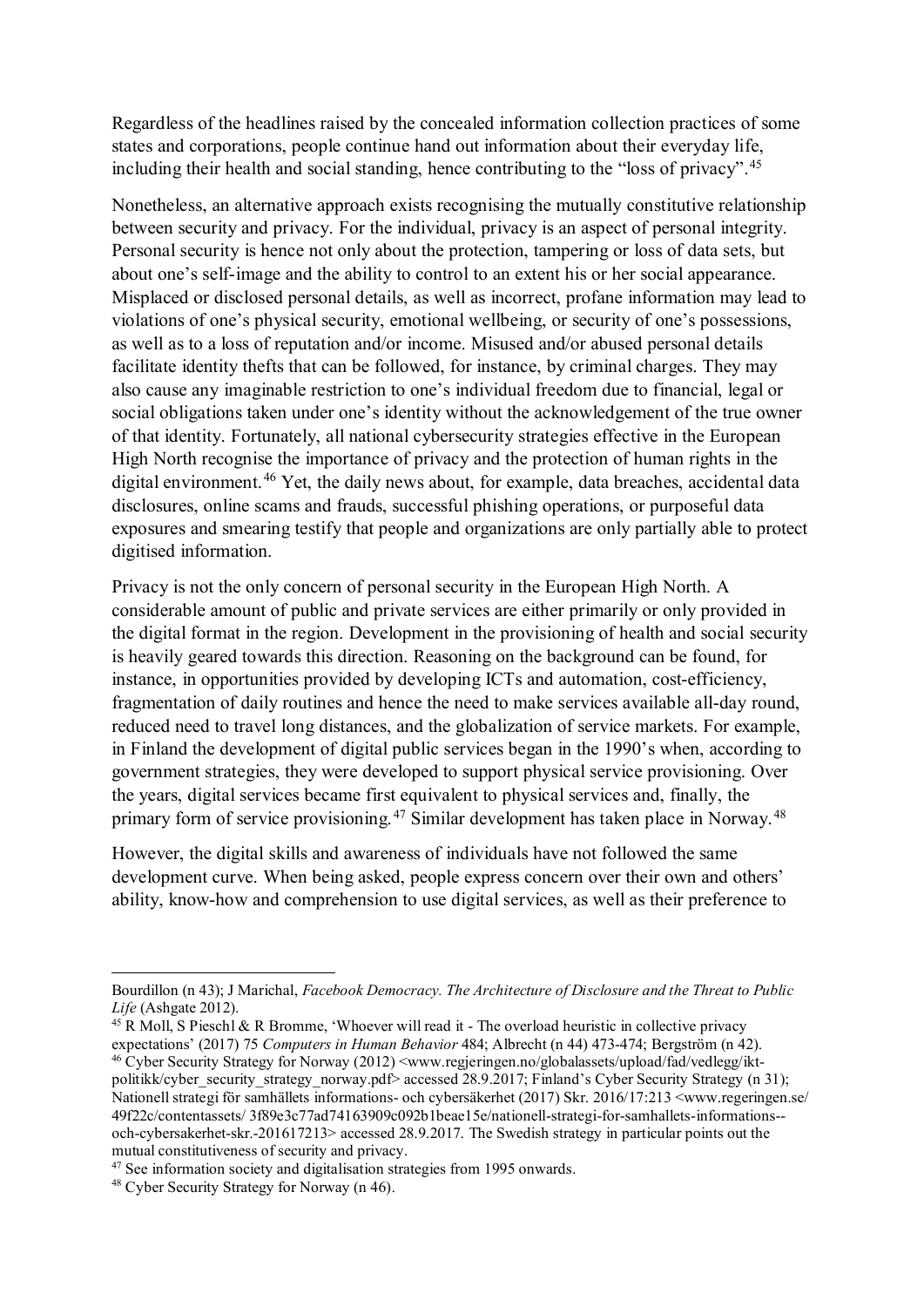talk to a person face-to-face.<sup>[49](#page-11-0)</sup> For example, according to an EU-wide Eurobarometer survey, 67 per cent of Europeans thought digitalisation has had a positive impact on their quality of life. Similarly, 71 per cent found themselves having the sufficient skills to use ICTs in everyday life, whereas 65 per cent considered themselves skilled enough to use digitised public services.[50](#page-11-1) In other words, around 30 per cent of people do not think they are skilled enough to operate in the digital environment or that digitalisation has improved their wellbeing. Furthermore, large differences exists "in perceptions related to digital skills across Europe, depending on the country, age or educational background". [51](#page-11-2) Especially for an unaccustomed internet-user, the services likely appear complicated, confusing, difficult to use and unreliable.

Without a full confidence to use digital services, people easily become afraid of utilising them.<sup>[52](#page-11-3)</sup> Advice and support to the users has been arranged, for instance, by municipalities, non-government organizations, volunteers, service providers and state authorities in their still remaining physical service points<sup>53</sup>, but people utilise or do not utilise the provided support for a number of reasons. They may feel ashamed of their lacking skills and understanding, protest against digitalisation, get frustrated with the seemingly non-functioning services, or find it difficult to learn new ways of operating. In sparsely populated areas where everyone knows one another people also express unwillingness to bring their interests, needs and fears to the knowledge of fellow villagers. In addition, people with disabilities report on difficulties in using digital services tailored for the imaginary average user.  $54$ 

Individuals' personal security in the cyber-physical environment hence depends on whether one trusts the environment and has the confidence, skills and ability to harness the known digital opportunities to his or her benefit. Without the aforementioned capabilities one may become excluded from service provisioning to his or her detriment, which feeds into both felt and objectively measurable personal insecurity. Insecurity is generated and sustained by one's negative experiences, fears and concerns, experiences of other people (either directly or indirectly consulted), news and social media stories, as well as one's assessment of whether wrongdoings become remedied. In the development of trust in the cyber-physical environment an important role is played by the product and service providers, as well as by the administrative systems organized to both facilitate and control the development. Whether the providers are developing secure products and services, and whether people adopt them and learn to use them in a safe manner, is a condition of prime importance. In addition, the regulatory framework – industries' self-regulation, national and international regulation, as well as regulation carried out through transnational voluntary organizations working on technology governance – frames each digital encounter. People's experiences may be conveyed to product, service and regulatory development through, for instance, market surveys, collected test-user experiences, polls and studies. However, in these forms of

.

<span id="page-11-0"></span><sup>49</sup> Arctic Café 4.4.2017: Digitalisaatio – Lappilaisten mahdollisuus vai uhka? Arctic Centre, University of Lapland. Panel discussion <www.youtube.com/watch?v=yBpvOSAZOO4> accessed 22.11.2017.

<span id="page-11-1"></span><sup>&</sup>lt;sup>50</sup> Special Eurobarometer 460 (n 17) 3.<br><sup>51</sup> Ibid.<br><sup>52</sup> For instance. Bergström (n 42).

<span id="page-11-2"></span>

<span id="page-11-5"></span><span id="page-11-4"></span><span id="page-11-3"></span><sup>&</sup>lt;sup>53</sup> Arctic Café (n 49).  $\frac{54 \text{ Sec.}}{120}$ . 54 See, for example, reports of the accessibility programmes as in n 20.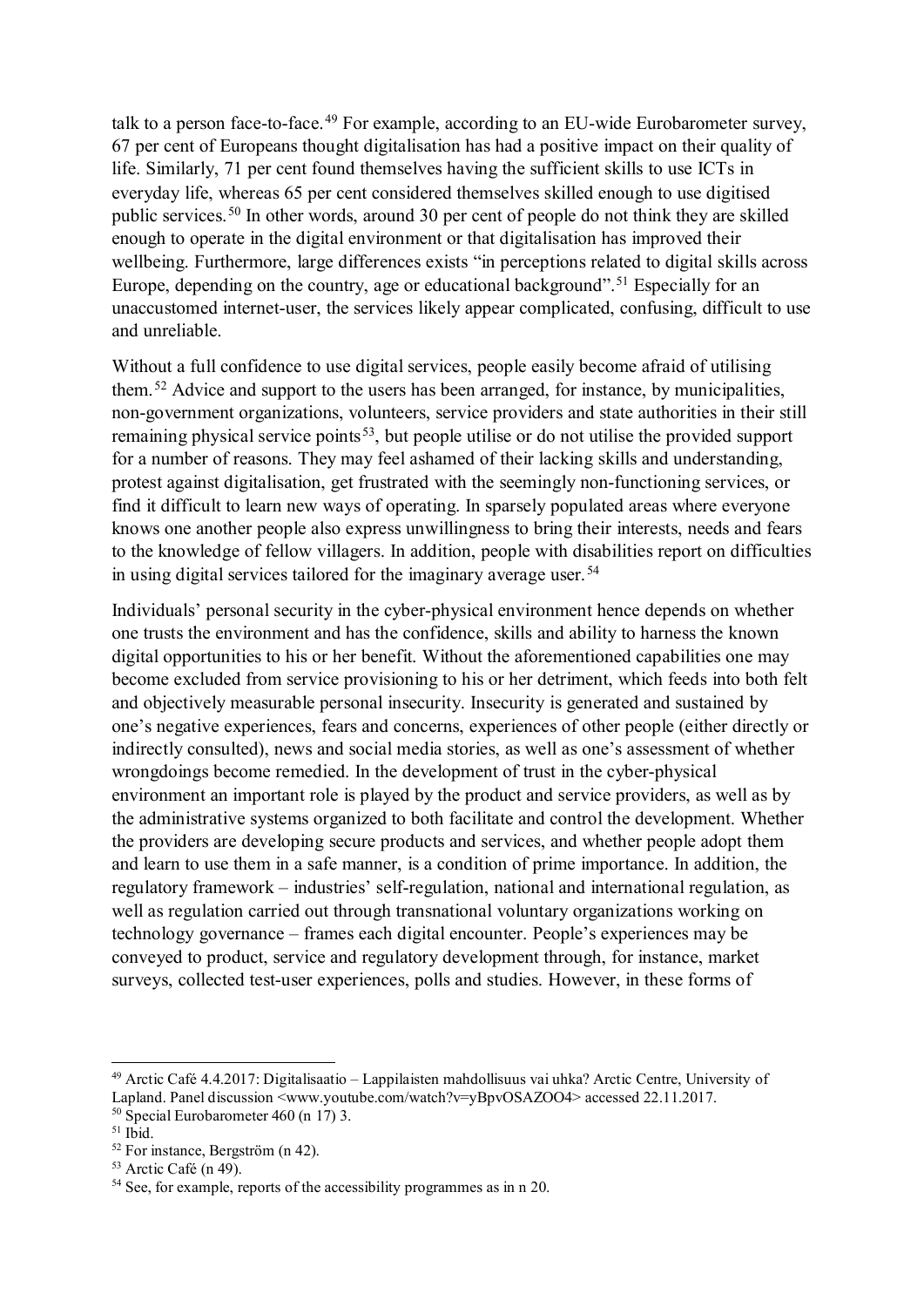experience collection the questions are decided upon by the commissioners of the research while people have a little free say.

Yet it ought to be highlighted that digitalisation empowers people to improve their personal security. Firstly, it generally amends people's access to information that can be used to enhance their well-being. A limitless number of information sources exist online – the difficulty lies in recognising the most trustful ones. Moreover, (public) service providers are increasingly opening their registers so that individuals can check, correct and, to an extent, control and benefit from their personal data. [55](#page-12-0) Furthermore, by googling one's own name, one can check what has been published about him or her online. If the need arises, he or she can request service providers to take down, for example, factually wrong and/or dishonouring claims.[56](#page-12-1) Secondly, enhanced connectivity enables, inter alia, social interaction and running errands across time and distances. Thus, increased flexibility and subsequently lessened need to travel, for instance, decreases the chances of traffic accidents and reduces environmental footprint. Easier exchange of news between family members, friends, colleagues, peers and other significant others improves emotional well-being and the feeling of being secure.<sup>[57](#page-12-2)</sup> Thirdly, the ability to publish and actively disseminate information about wrongdoings, for example, human rights violations can result in sufficient regional, national or transnational pressure to interfere in or change the situation (can also lead to the worsening of the situation). For instance, through online information dissemination the general awareness of the situation of the Sámi has risen.

From an individual's perspective, the aforementioned opportunities for eased everyday life are the main benefits of the digitisation of health and social security services. Cost-efficiency in service production is a secondary concern – unlike in political and/or administrative decision-making. Similarly, the aforementioned personal security concerns trouble people in service digitisation as they ponder upon the trustworthiness, reliability, and usability of digital services. In the next section, the discussion is concretised further through a case study of the dispute present in the on-going restructuring of healthcare and social security in the Finnish Lapland.

#### *4.2. Health and Social Security in Länsi-Pohja*

1

The change caused by digitalisation in people's everyday life has been tangible in the provisioning of health and social security services. Over the past twenty years, these services have been privatised and digitised to a great extent in the European High North.<sup>[58](#page-12-3)</sup> In terms of human security, health security is depicted in the UNDP report on human development as

<span id="page-12-0"></span><sup>55</sup> That is MyData initiatives such as A Poikola, K Kuikkaniemi & O Kuittinen, 'My Data – johdatus ihmiskeskeiseen henkilötiedon hyödyntämiseen' (Open Knowledge Finland and Ministry of Transport and Communication 2014) <http://julkaisut.valtioneuvosto.fi/bitstream/handle/10024/77875/ My\_data\_-

\_johdatus\_ihmiskeskeiseen\_henkilotiedon\_hyodyntamiseen.pdf?sequence=1> accessed 28.10.2017.

<sup>&</sup>lt;sup>56</sup> The right to be forgotten; reaffirmed by, for example, the EU's General Data Protection Regulation (GDPR).

<span id="page-12-3"></span><span id="page-12-2"></span><span id="page-12-1"></span> $57$  Lapin liitto (n 21); IT-Norrbotten (n 22).<br> $58$  The implications of this structural change have gradually become an object of study. For example, A Kilpeläinen, *Teknologiavälitteisyys kyläläisten arjessa. Tutkimus ikääntyvien sivukylien teknologiavälitteisyydestä ja sen rajapinnoista maaseutusosiaalityöhön.* (Doctoral disseration. Acta Universitatis Lapponiensis 316. University of Lapland 2016); L Viinamäki and others, '… ajasta ja paikasta riippumatta … Digikansalaisuus ja palveluiden saavutettavuus maaseudulla-hankkeen loppuraportti'. (Series A. Referee-studies 1/2017. Lapland University of Applied Sciences 2017) <www.theseus.fi/bitstream/handle/10024/137218/ A%201%202017%20Viinamaki%20Kivivirta%20Selkala%20Voutilainen%20Syvajarvi%20Suikkanen.pdf?seq uence=1&isAllowed=y> accessed 9.1.2018.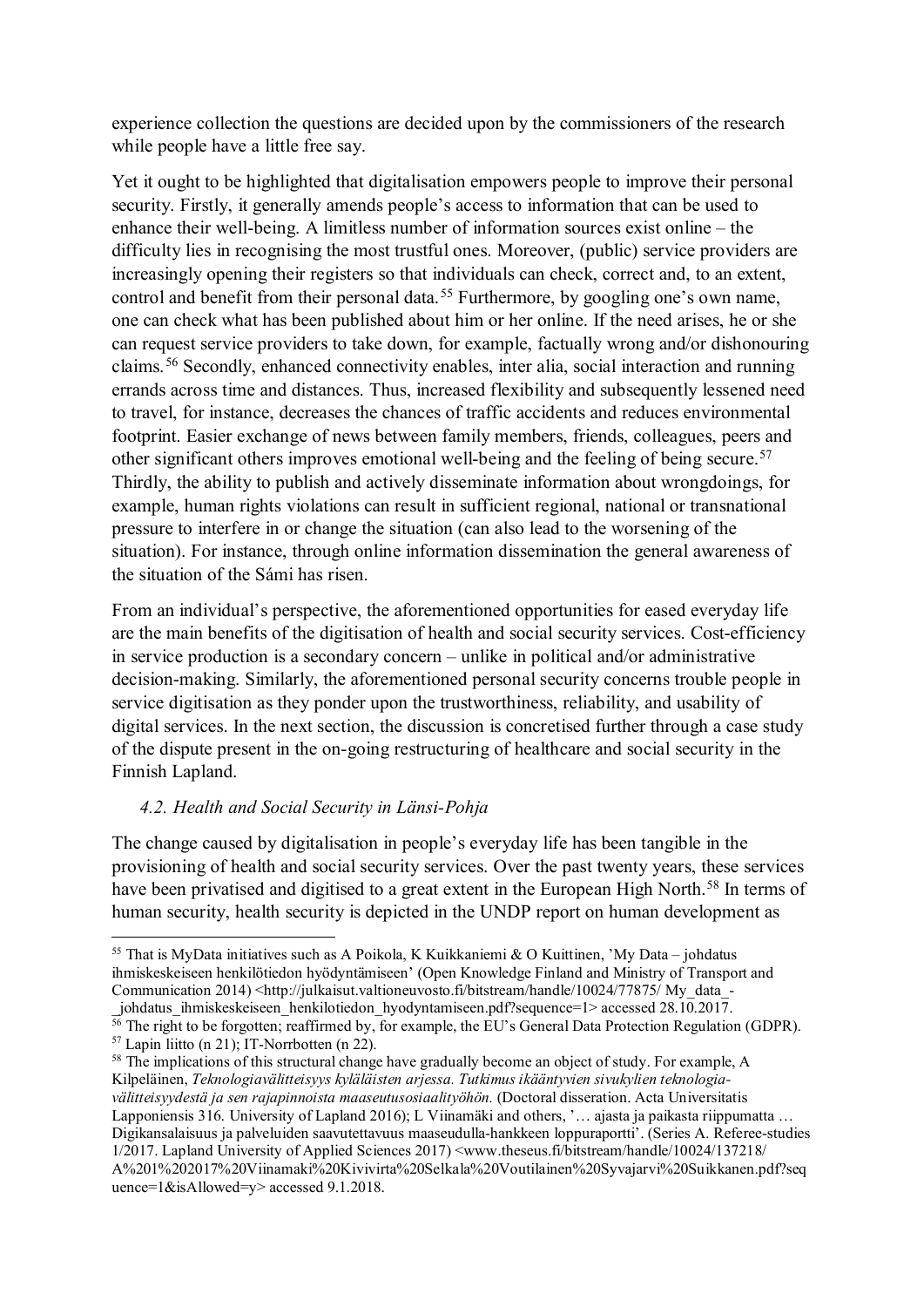protection from diseases, malnutrition, unhealthy lifestyles and harmful environmental impacts. It also entails access to healthcare. Threats to health security are noted to be greatest for the poorest, people living in rural areas, racial minorities, and children.<sup>[59](#page-13-0)</sup> Social security, again, is in the report attached to one's ability to provide him- or herself and the family. It is defined as "compensation for loss of income for the sick and temporarily disabled; payments to the elderly, the permanently disabled and the unemployed; family, maternity and child allowances and the cost of welfare services".<sup>[60](#page-13-1)</sup> The report remarks that such social safety net exists in the minority of the world's countries and is everywhere under curtailment.<sup>[61](#page-13-2)</sup> All Nordic states belong to this group of countries.

In this article, only the main features of regional digitalisation are touched upon for the issuearea is wide and develops quickly. They are discussed in the context of health and social security re-organization in Länsi-Pohja. Under scrutiny is a dispute between the Finnish government, two existing healthcare districts in Lapland (Länsi-Pohja and Lappi), a private multinational healthcare corporation (Mehiläinen) and its competitors (Pihlajalinna, Attendo and Terveystalo), as well as the two towns (Kemi and Tornio) and four municipalities (Keminmaa, Simo, Tervola and Ylitornio) comprising Länsi-Pohja. The area lies in southwestern Lapland bordering Sweden and, in fact, Tornio and Haparanda in Sweden constitute a twin city across the border. Healthcare and social security services in Länsi-Pohja may be provided in both Finnish and Swedish languages $62$ , whereas in northern Lapland service provisioning in both Finnish and the Sámi languages is a bigger concern<sup>63</sup>. At the moment of writing, both Lappish healthcare districts have a central hospital (Länsi-Pohja has one in Kemi and Lappi has one in Rovaniemi) with emergency duties. The dispute centres on the threat of eliminating some of the hospital functions in Kemi so that those would only be carried out in Rovaniemi about 100 km away. The structural change affects over 60 000 people living in the area. The overall population of Lapland is slightly over 180 000 people and its geographical size is about one-third of the overall area of Finland.

The dispute embeds in two Finnish government projects: one of digitising a bigger share of public services and another of restructuring health and social security service provisioning in the country. The programme facilitating the running of errands digitally and e-democracy (SADe-programme) was established in 2009 with the aim of producing good quality and interoperable digital services in the public sector. Digitisation was to generate cost efficiency and savings, as well as benefits for citizens, corporations, communities, municipalities and state officials. Principles that guided the programme, which ended in 2015, included codevelopment with service users, adequate information security, utilisation of market solutions and innovations from the private sector, advancement of open data and the use of open source code in public administration, and bilingual service provisioning.<sup>[64](#page-13-5)</sup>

<span id="page-13-0"></span><sup>59</sup> UNDP (n 26) 27-28.

<span id="page-13-1"></span><sup>60</sup> Ibid. 222.

<span id="page-13-2"></span><sup>61</sup> Ibid. 25-26.

<span id="page-13-3"></span><sup>62</sup> A Heikinmatti, 'Ruotsalaisten rahat kelpaisivat Länskälle myös sote-aikana' *YLE* (29.9.2014)

<span id="page-13-4"></span><sup>&</sup>lt;https://yle.fi/uutiset/3-7492038> accessed 19.12.2017; YLE 16.6.2016. Finland is a bilingual country. <sup>63</sup> A Lakkala & E Niskanen, 'Huovinen: Saamelaisten tulee saada palveluita omalla äidinkielellään' YLE  $(12.9.2014)$  <https://yle.fi/uutiset/osasto/sapmi/huovinen\_saamelaisten\_tulee\_saada\_palveluita\_omalla\_ aidinkielellaan/7468063> accessed 19.12.2017; YLE 17.5.2016; YLE  $\overline{4}$ .7.2016. Three Sámi languages are spoken in Finland and they all have an official minority language status.

<span id="page-13-5"></span> $\frac{64}{9}$  For further information, see the programme website <http://vm.fi/sade> accessed 21.12.2017.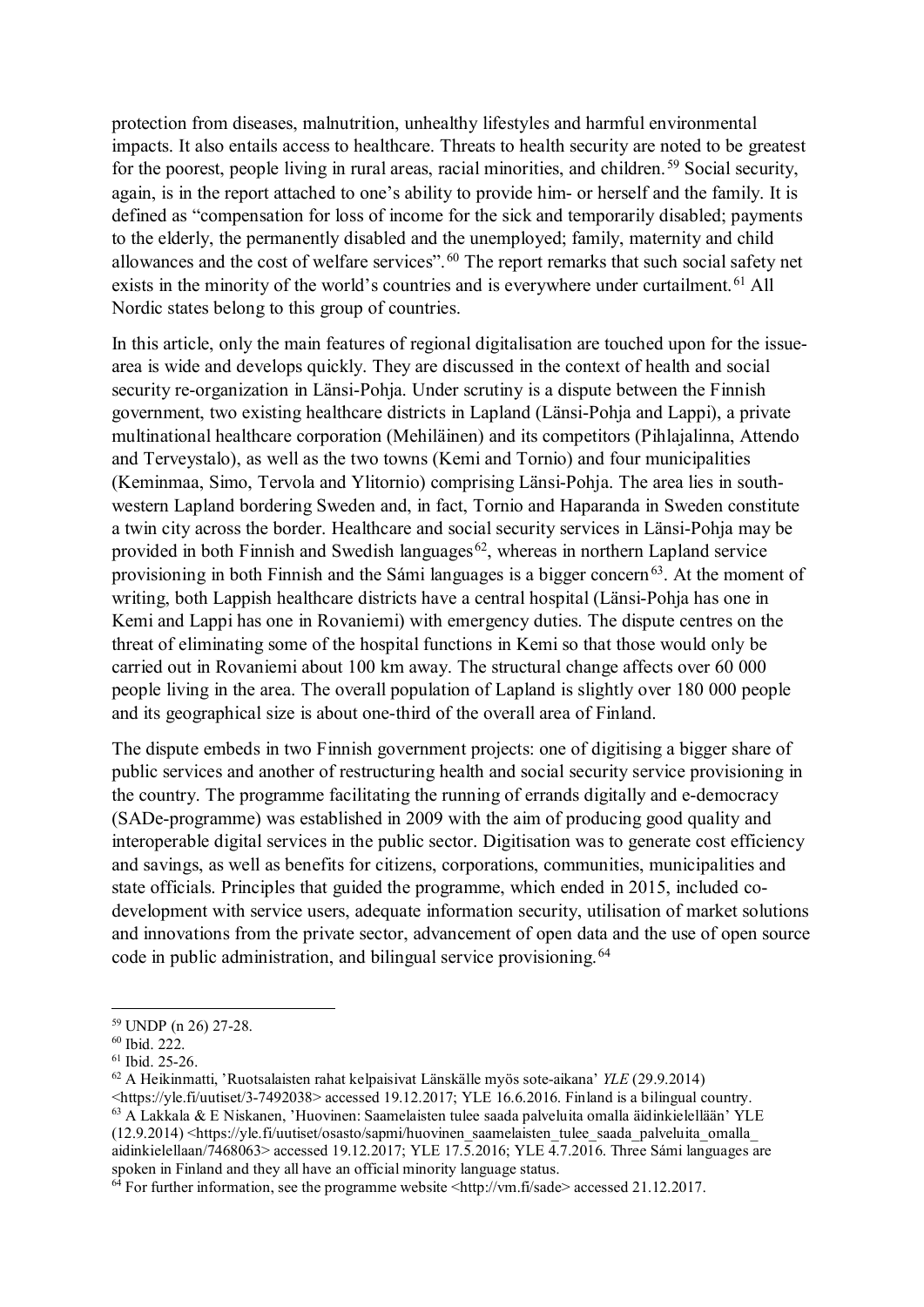In Lapland, the digitisation of health and social security services, including the development of the virtu.fi service portal, was funded through the SADe-programme. In the virtu.fi -portal, the residents of Lappish towns and municipalities<sup>[65](#page-14-0)</sup> can, for instance, use a number of metrics and calculators for self-evaluation, book an appointment with a healthcare or a social security professional, contact professionals via videophone, use a documentation camera for preliminary diagnostics, fill in pre-registration forms, and utilise general advice provided. In addition, they can check their digital medical histories in the national omakanta.fi service portal<sup>66</sup>, add and/or correct the information, as well as utilise a number of other digital services provided by public, private or third sector service providers.<sup>[67](#page-14-2)</sup> Digitisation of services has, for instance, speeded up diagnostics in rural areas, enabled people to renew their prescriptions without meeting a doctor face-to-face, and smoothened the transfer of information to and amongst service providers. The virtu.fi -portal also provides support services to healthcare and social security professionals, such as online consultation platforms, consultation opportunities via videophone, general advice, secure information transfer channels, and online reporting platforms.[68](#page-14-3) Digitalisation is one of the focus areas of the current government and digitisation of public services is one of its flagship projects.<sup>[69](#page-14-4)</sup>

The restructuring of healthcare and social security is a recurrent issue in Finnish politics. The on-going re-organization is one of the reforms put forward in the government programme. The plan is to move the responsibility for the provisioning of healthcare and social security from municipalities to 18 counties to be established by 2020. The goal is that everyone has an equal access to these services and that freedom of choice can be executed in a broad manner. Digitalisation is one of the ways to strive towards this goal. Service queues ought to shorten, people to have an appointment quicker, data to travel smoothly between service providers, and people still to be able to use services close to their place of residence and/or where they prefer. Service providers can come from public, private, as well as voluntary sectors.<sup>[70](#page-14-5)</sup> Implementation of the re-organization programme has proven to be difficult, because it generates schism and disputes within and between the different levels of state administration, amongst service providers, amongst decision makers and people using the services, as well as between population centres and rural areas. Currently, different areas in the country are moving forward at different paces and with varying plans as the overarching legislative basis

<span id="page-14-0"></span> $<sup>65</sup>$  Digital services provided depend on the town and/or municipality. On the landing site, one first chooses</sup> which town's and/or municipality's services he or she wishes to use.

<span id="page-14-1"></span><sup>66</sup> See the service portal <www.kanta.fi/omakanta> accessed 11.1.2018. In early 2018, information security problems concerning the service portal were reported, for example, a wide abuse of the portal by healthcare professionals and an inability of the individual to check who has viewed his or her details. See A-M Huhtanen, 'Kanta-palvelussa on tapahtunut rikoskäsittelyynkin johtanutta urkintaa, kun esimerkiksi naapurin terveystietoja on katsottu luvatta – "Tuomioitakin on tullut"' *Helsingin Sanomat* (7.1.2018) <www.hs.fi/ kotimaa/art-2000005516158.html> accessed 7.1.2018; M Valtavaara, 'Potilastietoja urkitaan joka päivä ja selitykset ovat kirjavia, sanoo tietosuojavaltuutettu – "Organisaation johto on usein heikoin lenkki"' *Helsingin Sanomat* (9.1.2018) <www.hs.fi/kotimaa/art-2000005518627.html?ref=rss> accessed 9.1.2018.

<span id="page-14-2"></span> $67$  See the service portal <www.sosiaalikollega.fi/virtu.fi/> accessed 3.12.2017. The portal has links to the digital services of, for example, Kela (an independent national social security institution) and A-Clinic Foundation (a non-governmental organization providing services in treatment and rehabilitation, substance abuse prevention, and substance abuse and psychosocial problems).

<span id="page-14-3"></span> $^{68}$  See the service portal  $\leq$ www.sosiaalikollega.fi/virtu.fi/ammattilaiset> accessed 14.1.2018.

<span id="page-14-4"></span><sup>69</sup> See the government programme <http://valtioneuvosto.fi/hallitusohjelman-toteutus/digitalisaatio> accessed 21.12.2017.

<span id="page-14-5"></span> $70$  For further information, see the reform website <http://alueuudistus.fi/palvelut-ja-valinnanvapaus> accessed 21.12.2017.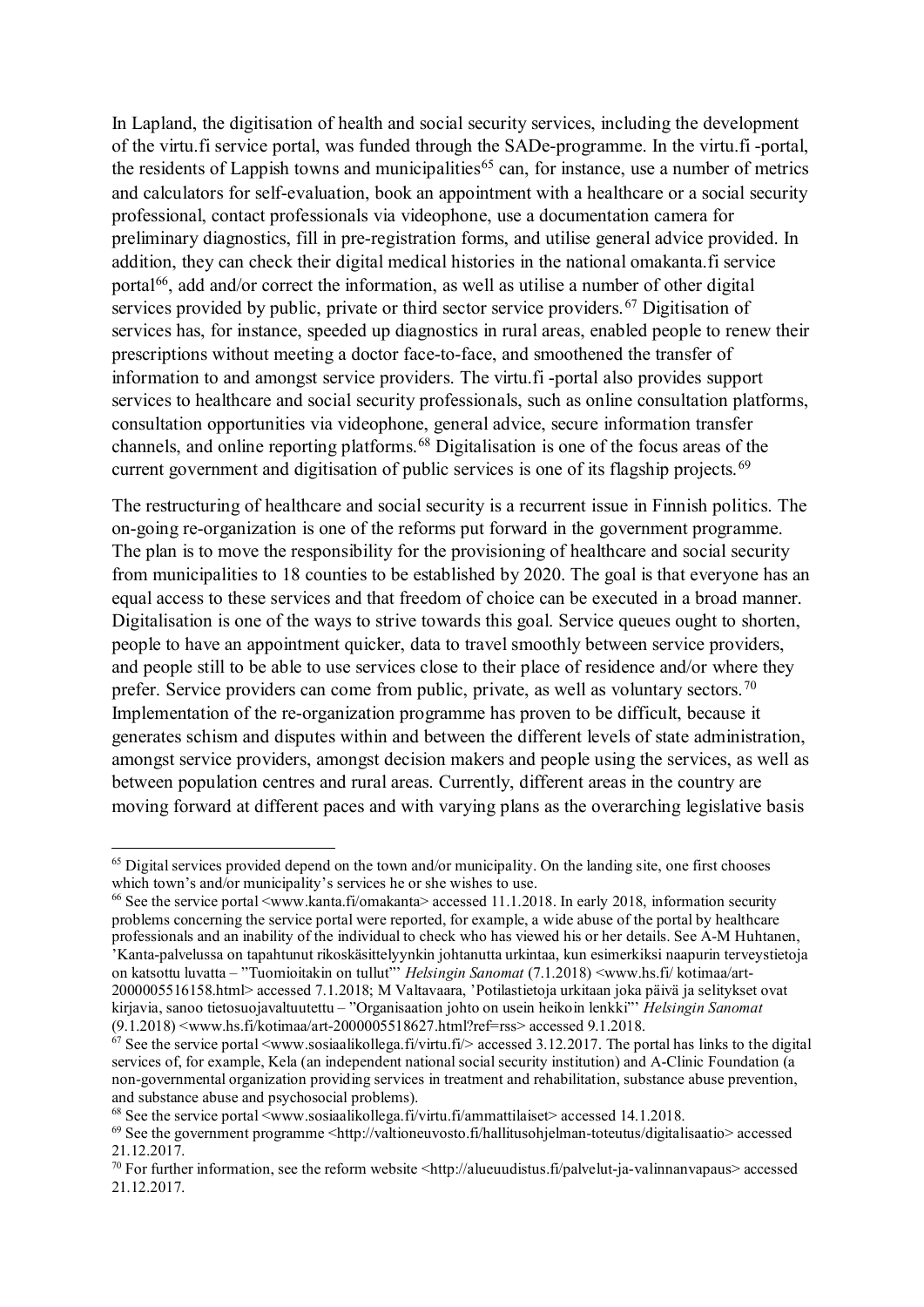is uncertain and the government has had to change its implementation plans for several times. In Lapland, the re-organization of service structure was prepared in Lapin Sote-Savotta project which ran between 2014 and 2017. The aim was to create a tailored, innovative service network that could safeguard service provisioning to all residents of the region. It achieved positive results, but also contributed to the dispute under scrutiny in this article.<sup>[71](#page-15-0)</sup>

The case study of Länsi-Pohja is carried out by presenting a short historical narrative and the main security concerns in the dispute as they can be read from the regional news website of the national broadcasting company, YLE Lappi. [72](#page-15-1) The pieces of news were collected by searching with different combinations of keywords "sote", "Länsi-Pohja", "Kemi" and "sote uudistus" in December 2017. When a piece of news recommended further readings, the additional readings were included in the data. Only news published while the current government has been in power were included.<sup>[73](#page-15-2)</sup> Thus, a sample of 79 news articles published between 16<sup>th</sup> of June 2015 and 22<sup>nd</sup> of December 2017 was collected.<sup>[74](#page-15-3)</sup> The data source was selected for its national coverage, that is, its readership does not restrict to, for instance, people subscribing to local newspapers or receiving free newsletters in the region.

The recurrent themes around which the dispute revolves are related to people's fear for disappearing or deteriorating physical healthcare and social security services; increasing travel times and distances; degenerating economic situation within the area and its lessening attractiveness amongst students, working people, and health and social security professionals; as well as the loss of areal self-determination. Within the regional administration, the contradicting fears are for the loss of regional income and self-determination if people from Länsi-Pohja begin to run their errands in Oulu<sup>[75](#page-15-4)</sup>, instead of Rovaniemi, thus generating an outflow of capital to Northern Ostrobothnia. [76](#page-15-5) Additionally, the fear is for an inability to provide health and social security services equally in the entire Lapland. For the government, the main concern is that the Länsi-Pohja case generates a model for other areas to follow hence endangering the already agreed national re-organization programme. I will next examine these themes further.

National re-organization of healthcare and social security services was on the agendas of previous governments, but it became re-planned when the current government began its work. Negotiations for the re-organization in Lapland were carried out between the representatives of both healthcare districts, as well as those of the towns and municipalities. When the Lapin Sote-Savotta -project was running, it became clear that significant differences existed in the opinions of Länsi-Pohja healthcare district and those of Lappi healthcare district concerning future service provisioning. Media reports about these differences of opinion pointed out that the representatives of Länsi-Pohja felt that their concerns were not addressed or even heard in the negotiations, but the representatives of Lappi were pushing for service centralisation to Rovaniemi. Lappi responded by pointing

<span id="page-15-0"></span><sup>&</sup>lt;sup>71</sup> See the project website  $\langle$ http://lapinsotesavotta.fi/> accessed 11.1.2018.

<span id="page-15-1"></span><sup>&</sup>lt;sup>72</sup> YLE Lappi has newsrooms in both Kemi and Rovaniemi. Other data sources were also examined, like the online archive of the regional newspaper Lapin Kansa, but the flood of data eventually forced to concentrate on one data source.

<span id="page-15-2"></span> $^{73}$  The current government was appointed by the President of Finland on May 29<sup>th</sup>, 2015.

<span id="page-15-3"></span> $74$  The pieces of news are listed in Appendix 1.

<span id="page-15-4"></span><sup>75</sup> Oulu is the biggest population and economic centre in northern Finland, but it belongs to the Ostrobothnia region and, thus, will not be part of the future county of Lapland.

<span id="page-15-5"></span><sup>76</sup> YLE 14.11.2017b; YLE 17.11.2017b.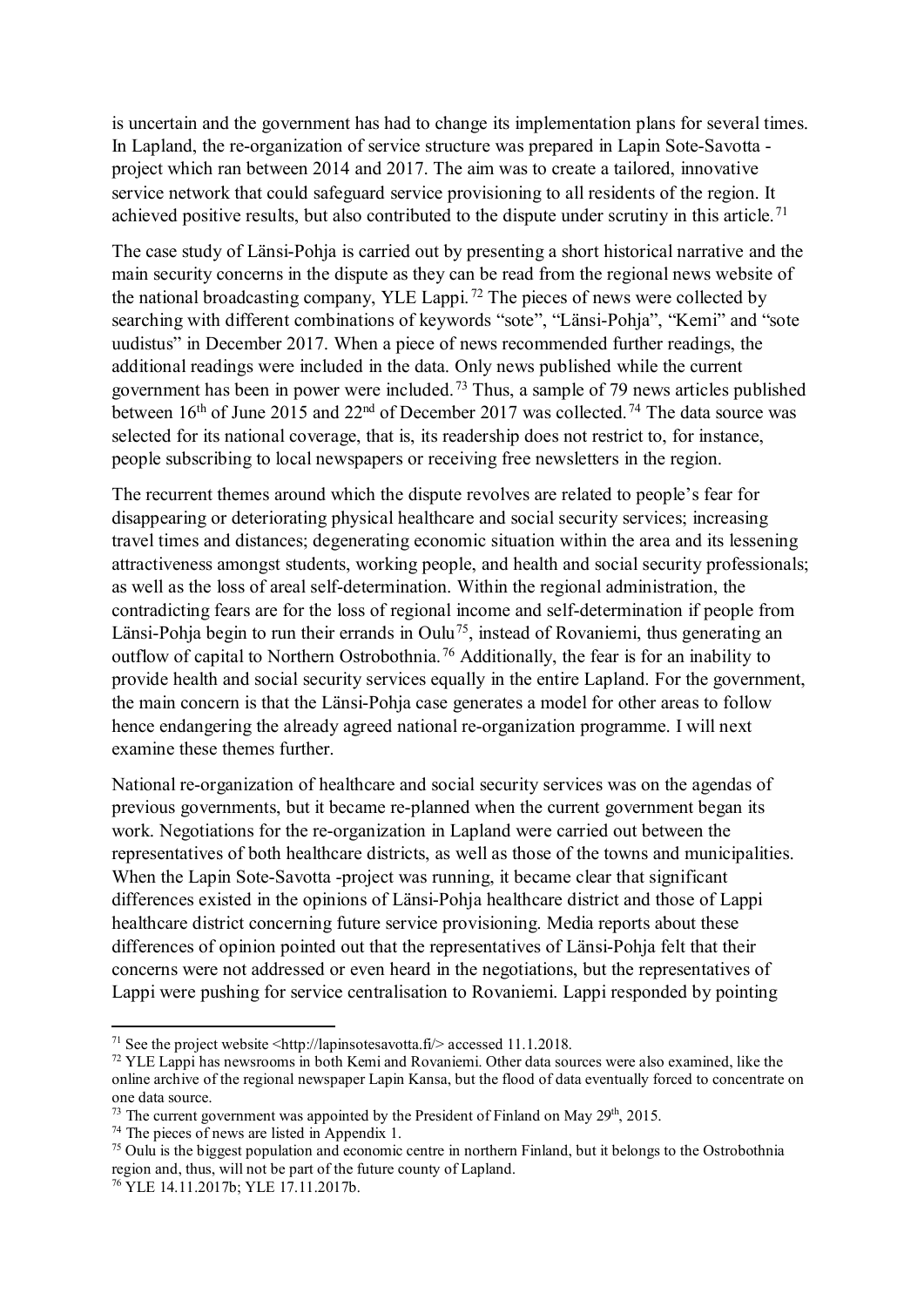towards requirements set by legislation and practical necessities in cases where legislation per se did not require centralisation. On the background was mistrust felt towards the negotiating partner due to past experiences, for instance, from an earlier re-organization process of highest occupational education. Länsi-Pohja felt that it had lost the university of applied sciences to Rovaniemi as a result of unfair negotiations. Fears for similar development and unhappiness with the negotiating process were expressed. The discontinuation of basic healthcare provisioning close to the customers, as well as the removal of delivery ward and extensive emergency duties away from Länsi-Pohja central hospital, were the main concerns.[77](#page-16-0) Consequently, while the negotiations were on-going, the towns and municipalities of Länsi-Pohja reactivated the examination of alternatives for health and social security provisioning.<sup>[78](#page-16-1)</sup>

One of the options investigated was an extensive outsourcing of healthcare services to a private corporation. Which services would be outsourced, and to what extent, was to be decided by each town and municipality. The suggested outsourcing format was the establishment of a co-owned company of which the private corporation would have the biggest share, while the towns and municipalities would become minority partners.<sup>[79](#page-16-2)</sup> The primary goal was to ensure that physical service provisioning in Länsi-Pohja would remain at the existing level also in the future. People would have both basic and special healthcare services provided close to their place of residence. Psychiatric and rehabilitation services, surgical operations, as well as the delivery ward would continue in the area. Education and occupational training of healthcare professionals would continue hence providing the necessary workforce. The industries located in the area could rely on the emergency response capability of the healthcare sector also in the future.<sup>[80](#page-16-3)</sup> When the negotiations between Länsi-Pohja and Lappi were on-going, the examination of other alternatives was presented merely as an option. However, it was also interpreted as a means of pressuring the negotiating partner and the government – both of which were in the media presented as unwilling to listen to the local concerns and, thus, taken by surprise by the decisions finally made in town and municipality councils. <sup>[81](#page-16-4)</sup>

<span id="page-16-2"></span><sup>79</sup> YLE 24.3.2017; YLE 24.4.2017; YLE 5.7.2017b; YLE 15.11.2017a; YLE 16.11.2017b.

<span id="page-16-0"></span><sup>77</sup> YLE 12.11.2015; YLE 26.1.2016; YLE 22.3.2017; YLE 23.3.2017; YLE 27.3.2017; YLE 25.4.2017; YLE 5.7.2017a; YLE 20.11.2017; YLE 19.5.2016a; YLE 19.5.2016b In the government plan, it was aligned that extensive emergency duty would in the future exist in Rovaniemi and Oulu, while in Kemi the duty would be restricted to basic healthcare combined with some special healthcare functions. Also YLE 28.8.2016; YLE 27.10.2016; YLE 9.11.2016.

<span id="page-16-1"></span><sup>&</sup>lt;sup>78</sup> YLE 12.4.2016. The examination of Länsi-Pohja specific health and social security solution had already begun when the previous government was in power. T Rantamartti, 'Paikallinen sote-työ jatkuu Länsi-Pohjassa' *YLE* (19.2.2015) <https://yle.fi/uutiset/3-7817084> accessed 19.12.2017. Also YLE 16.6.2015; YLE 17.11.2017b.

<span id="page-16-4"></span><span id="page-16-3"></span><sup>80</sup> For example, in YLE 19.10.2017 it was speculated that delays due to increasing distances to special healthcare would lead to additional paralyses and heart damages, as well as an increased risk of death. The logistic capacity would meet its limits rather quickly, for instance, in case of a major industrial accident. Additionally, the education and training of healthcare professionals in the area would likely end. In YLE 22.3.2017 it was hypothesised which of the functions of the Kemi central hospital would be moved to Rovaniemi. In YLE 3.11.2017b the economic implications recurring from the selection of either the county of Lapland model or the co-owned company model were depicted. The county model was expected to lead to economic deprivation, while the co-owned company model would generate savings and increased tax revenue. 81 YLE 17.11.2017b.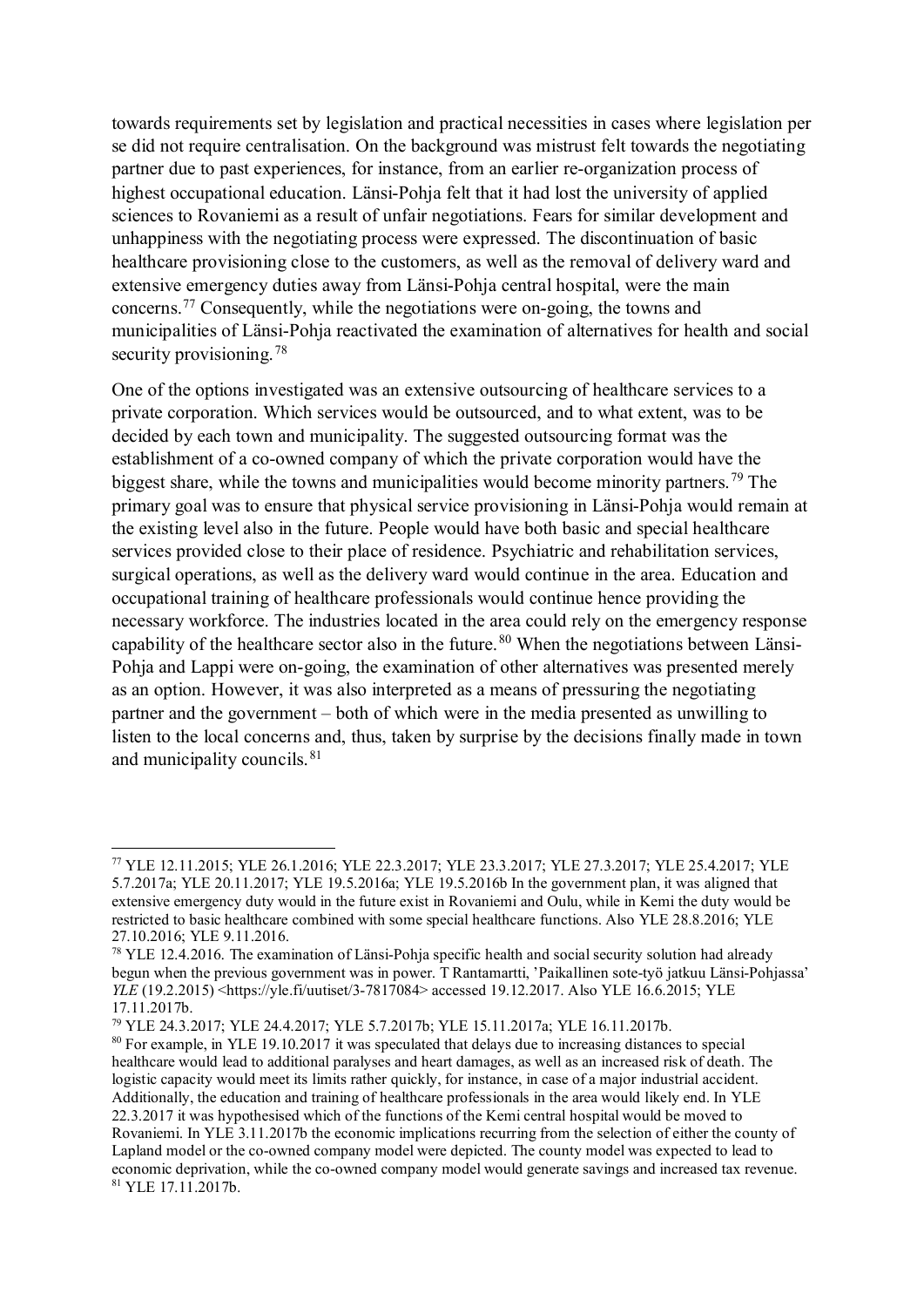In the spring 2017, the negotiations about the division of work between Länsi-Pohja and Lappi in the future county of Lapland ended without a result.<sup>[82](#page-17-0)</sup> Towns and municipalities in Länsi-Pohia intensified the examination of the outsourcing option<sup>[83](#page-17-1)</sup> and, eventually, put out a tender. Three offers were accepted for further negotiations – one from Mehiläinen, one from Pihlajalinna and one combined from the offers of Attendo and Terveystalo.<sup>[84](#page-17-2)</sup> When the examination of outsourcing was on its way, the representatives of Lappi healthcare district, the management of the future county of Lapland, as well as the government reacted to the development. Appeals for returning to the negotiating table with Lappi healthcare district were presented and disinterest of the representatives of Länsi-Pohja to participate in the common planning was wondered.<sup>[85](#page-17-3)</sup> Some local and national politicians, the Union of Health and Social Care Professionals, some healthcare professionals, as well as local people pointed out that outsourcing would not safeguard services and jobs in the area. Furthermore, as the prime operating principle of a private corporation is to generate profit to its owners, this was presumed to rule over the local needs. <sup>86</sup> Others, including doctors working in the Kemi central hospital, saw outsourcing as the only option for otherwise decision-making power would shift to Rovaniemi and service provisioning in the area reduce.<sup>[87](#page-17-5)</sup> In many town and municipality councils, the decision was to be made between the evils of outsourcing and the fears of losing jobs and services. The outsourcing plan would move forward only, if every town and municipality agreed to the plan.<sup>[88](#page-17-6)</sup> Negotiation failure with regard to the division of work in the future county of Lapland quickly politicised the dispute – which, to an extent, was also advocated for the wide ranging decision-making needs exceeded the mandate of healthcare districts.[89](#page-17-7)

When it began to look more likely that the towns and municipalities of Länsi-Pohja would opt for outsourcing, the government decided to establish a team of two investigators, both former ministers living in Lapland, tasked to provide a compromise solution to the dispute.<sup>[90](#page-17-8)</sup> The move had already been suggested by the head of Lappi healthcare district.<sup>[91](#page-17-9)</sup> The government also quickly put forward a bill to tighten the conditions under which towns and municipalities could do such outsourcing decisions. As the bill would become enforceable earliest in the beginning of 2018, the towns and municipalities in Länsi-Pohja also speeded up their processes. The outsourcing agreement with the selected private provider would have to be signed before the end of 2017 to be probated.<sup>[92](#page-17-10)</sup> In the media, the Minister of Family Affairs and Social Services, as well as the Prime Minister, gave statements in which they found the on-going development highly detrimental and dangerous for the nation-wide re-

<span id="page-17-0"></span><sup>&</sup>lt;sup>82</sup> YLE 22.3.2017.<br><sup>83</sup> YLE 25.4.2017.

<span id="page-17-2"></span><span id="page-17-1"></span><sup>83</sup> YLE 25.4.2017. 84 YLE 30.5.2017; YLE 14.6.2017; YLE 5.7.2017b.

<span id="page-17-4"></span><span id="page-17-3"></span><sup>85</sup> YLE 27.10.2017; YLE 3.11.2017a. 86 YLE 12.4.2017; YLE 14.6.2017; YLE 9.11.2017a.

<span id="page-17-5"></span><sup>&</sup>lt;sup>87</sup> About the discussion in town and municipality councils, see YLE 25.4.2017. In YLE 19.10.2017, doctors working in the Kemi central hospital expressed their concern over service disappearance from Länsi-Pohja. <sup>88</sup> YLE 12.4.2017b; YLE 24.4.2017; YLE 25.4.2017.

<span id="page-17-7"></span><span id="page-17-6"></span><sup>89</sup> YLE 23.3.2017; YLE 24.4.2017.

<span id="page-17-8"></span><sup>90</sup> YLE 9.11.2017a; YLE 14.11.2017a.

<span id="page-17-9"></span><sup>91</sup> YLE 3.11.2017c.

<span id="page-17-10"></span><sup>92</sup> YLE 5.7.2017a; YLE 9.11.2017a; YLE 15.11.2017c; YLE 16.11.2017a; YLE 30.11.2017d According to the bill, towns and municipalities could no longer carry out major outsourcing decisions that would affect 30 per cent or over of the public services and/or do contracts that would last for longer than five years. Also YLE 14.12.2017a; YLE 22.12.2017a; YLE 22.12.2017b.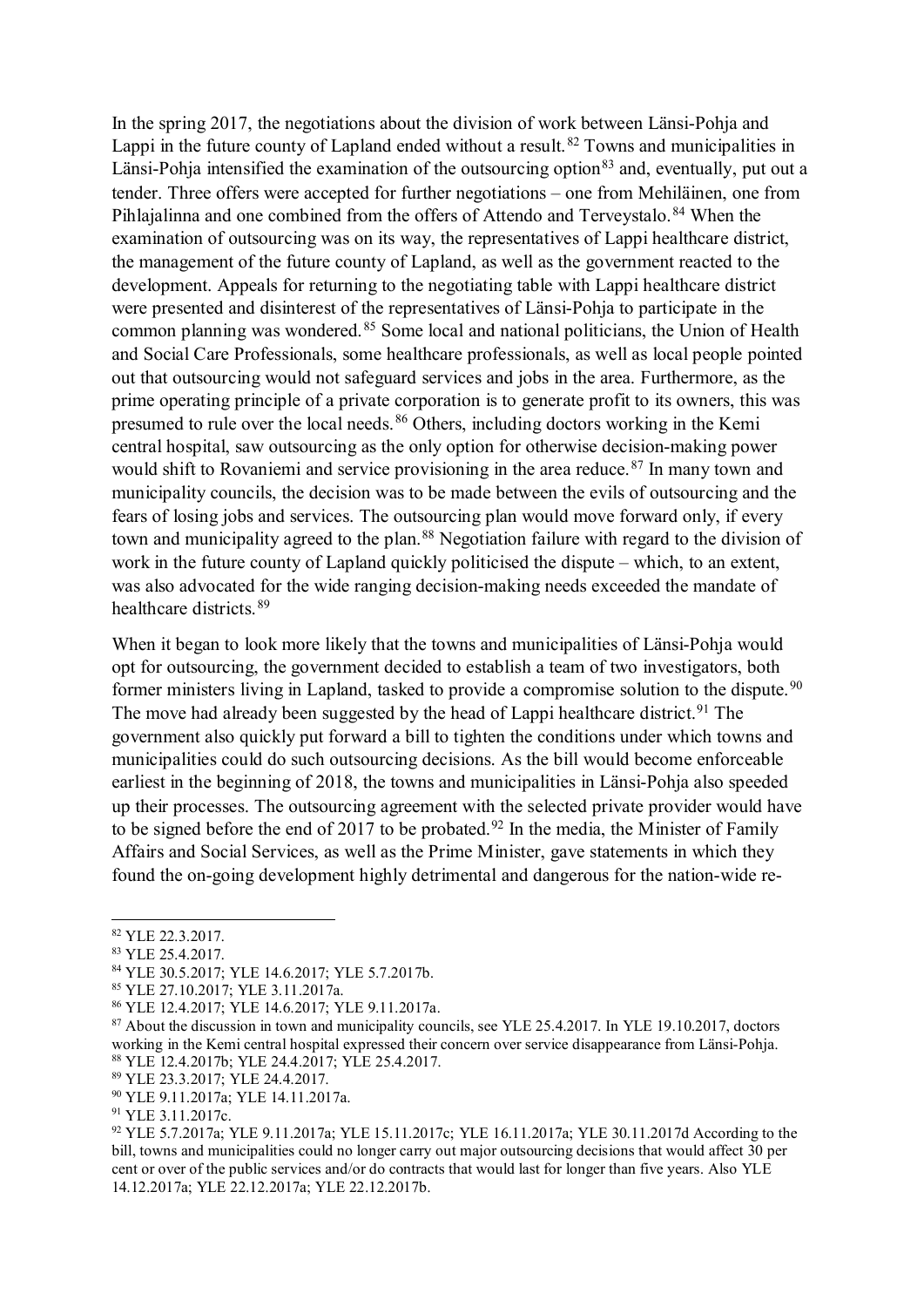organization project.<sup>[93](#page-18-0)</sup> The Ministry of Social Affairs and Health published calculations according to which the ligature of one-third of the budget of the future county of Lapland to the provision of health and social security in Länsi-Pohja would endanger the independency of the county. As it seemed unlikely that the county would be able to arrange all of its obligatory tasks with the resources allocated to it, the possibility of combining it with the county of Northern Ostrobothnia entered the media discussion.<sup>[94](#page-18-1)</sup>

The dispute culminated in autumn 2017. The personnel of the Kemi central hospital, for instance, organized a demonstration regarding the future of the hospital. Statements both for and against the co-owned company were presented. A separate demonstration opposing outsourcing was organized a few days later. [95](#page-18-2) Nevertheless, town and municipality councils in Länsi-Pohja decided to proceed with the co-owned company plan. This company would take care of the services that were nationally allocated to the basket of services which provider customers could freely choose, such as the maintenance of healthcare centres and, in this case, of an entire central hospital. The length of the agreement would be 15 years and the termination of the contract would cost the towns and municipalities – and hence also the future county of Lapland – about 100 million euros. Additionally, services provided to families and elderly people, as well as the public authority functions, would be moved to the extended healthcare district until taken over by the future county of Lapland.<sup>[96](#page-18-3)</sup> Each town and municipality would participate in the restructuring of healthcare in ways that best served its interests.[97](#page-18-4)

In the media, the government was accused of pressuring and fear mongering after an initially deferred reaction to the security concerns expressed by the people of Länsi-Pohja.<sup>98</sup> Lappi healthcare district and the management of the future county of Lapland were accused of having by-passed the interests, needs and fears of people living and industries operating in Länsi-Pohja, while preferring the centralisation of services and valuing money over human beings.<sup>[99](#page-18-6)</sup> Representatives of Länsi-Pohja were accused of taking the overall re-organization of healthcare and social security as a hostage for selfish reasons and without considering what would be best for entire Lapland. This selfishness was said to endanger, amongst others, health and social security provisioning in other areas of Lapland.<sup>100</sup> The Union of Health and Social Care Professionals felt that they had not had a say.<sup>[101](#page-18-8)</sup> Finally, the broadcasting company YLE was accused of propagating for the outsourcing option.[102](#page-18-9) People living in Länsi-Pohja, as well as in other areas of Lapland, had differing opinions about the topic. In

<span id="page-18-0"></span><sup>93</sup> YLE 3.11.2017a; YLE 15.11.2017a; YLE 15.11.2017b; YLE 16.11.2017a.

<span id="page-18-1"></span><sup>94</sup> YLE 10.11.2017; YLE 14.11.2017c; YLE 15.11.2017b; YLE 21.11.2017a; YLE 21.11.2017b; YLE 23.11.2017.

<span id="page-18-2"></span><sup>95</sup> YLE 9.11.2017a; YLE 9.11.2017b.

<span id="page-18-3"></span><sup>96</sup> YLE 30.11.2017d; YLE 24.4.2017; YLE 23.10.2017; YLE 14.11.2017a; YLE 15.11.2017b. According to the Finnish law, public authority functions, such as custody decisions or involuntary commitment, cannot be outsourced. Also YLE 16.6.2016; YLE 5.7.2017b.

<span id="page-18-4"></span><sup>&</sup>lt;sup>97</sup> Kemi, Tornio, Simo and Keminmaa decided to fully participate in the co-owned company, whereas Ylitornio and Tervola would only contribute in terms of special healthcare. YLE 14.6.2016; YLE 9.11.2017b; YLE 14.11.2017a; YLE 14.11.2017b. Keminmaa and Tervola also examined the option of a separate outsourcing of the majority of healthcare services. YLE 29.3.2017b; YLE 21.9.2017; YLE 16.11.2017c. <sup>98</sup> YLE 17.11.2017b.

<span id="page-18-6"></span><span id="page-18-5"></span><sup>99</sup> YLE 17.11.2017b.

<span id="page-18-7"></span><sup>100</sup> YLE 3.11.2017c; YLE 23.11.2017.

<span id="page-18-8"></span><sup>101</sup> YLE 16.11.2017d.

<span id="page-18-9"></span><sup>102</sup> K Kärki, 'Yhteisyritys vaarantaa koko Lapin maakunnan' *Lapin Kansa* (Rovaniemi 15.11.2017) A4.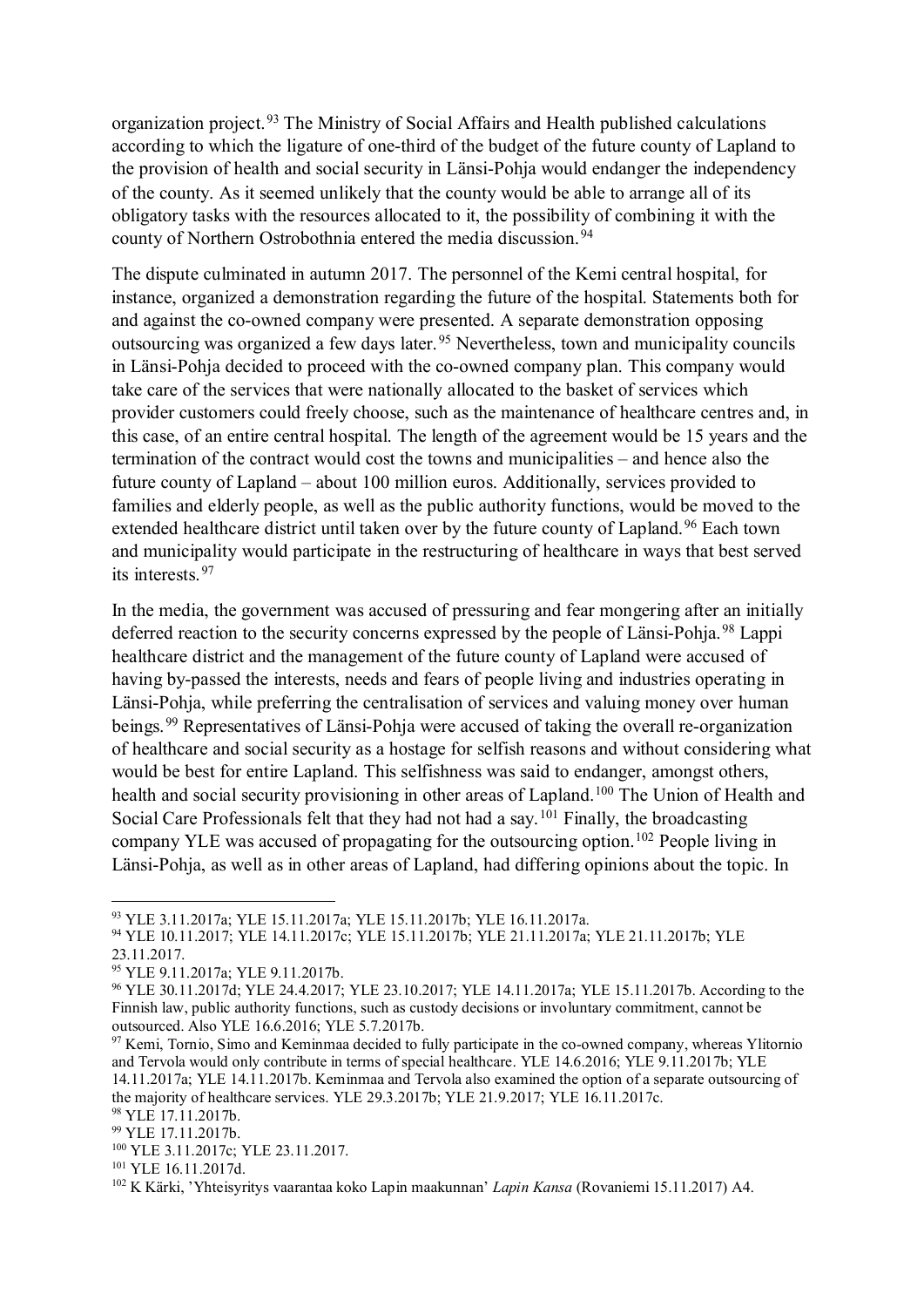the media, they expressed fears for uncertainty regarding, for instance, the pricing and availability of services in the future, whether familiar personnel would be present in healthcare stations, how people without the abilities to make decisions about their own care would be taken into consideration, and what would happen to child health services or healthcare in schools  $103$ 

After the outsourcing decision was made in Länsi-Pohja, pressure towards Rovaniemi for coming further to the half-way intensified in the media. Such advice was given, for example, by the members of parliament representing the region. Willingness to continue negotiations was also expressed by the representatives of Rovaniemi.<sup>[104](#page-19-1)</sup> Simultaneously, negotiations between the chosen private corporation, Mehiläinen, and the towns and municipalities of Länsi-Pohja continued on the details, such as which healthcare services would be provided where and how.<sup>[105](#page-19-2)</sup> The area also continued investing in equipment and facilities.<sup>[106](#page-19-3)</sup> One of the other bidders, Pihlajalinna, complained to the Market Court about the outsourcing process.[107](#page-19-4) The Ministry of Social Affairs and Health tasked the Regional State Administrative Agency of Lapland to investigate the legality of the outsourcing decision.<sup>[108](#page-19-5)</sup> According to the Agency, giving a final statement was impossible before the signing of the contract, but in principle the decision was legal.<sup>[109](#page-19-6)</sup> A sequel was played in Kemi. After having suspended the processing of the outsourcing decision and hence attempting to prevent the mayor from signing the contract, the town's executive committee faced a vote of no confidence.<sup>[110](#page-19-7)</sup> The committee eventually granted the mayor to sing<sup>111</sup>, which happened before Christmas (Kemi, Tornio, Simo, Keminmaa, Länsi-Pohja healthcare district and Mehiläinen as signatories). The contract came to force in the beginning of 2018.<sup>[112](#page-19-9)</sup>

Neither social services nor digitalisation ever became a major item in the discussion. Instead, the dispute centred on the location of physical healthcare service points. While digitisation changes both the reach and availability of health and social security services, it was only mentioned, for instance, when the future provisioning of healthcare was envisioned. Special healthcare was expected to become increasingly mobile and utilise novel digital services to a great extent.<sup>[113](#page-19-10)</sup> Basic healthcare would also be arranged so that a nurse accompanied with a computer would visit the customer in his or her home, instead of the customer coming to see the nurse in a healthcare centre.<sup>[114](#page-19-11)</sup> A representative of Lappi healthcare district regretted that the representatives of Länsi-Pohja had been unwilling to consider the advantages digitalisation in service provisioning.<sup>[115](#page-19-12)</sup> Additionally, private healthcare corporations had already pointed out that they would also examine opportunities for service digitisation.<sup>[116](#page-19-13)</sup> The

<span id="page-19-0"></span><sup>103</sup> YLE 30.11.2017c; YLE 14.12.2017a.

<span id="page-19-2"></span><span id="page-19-1"></span><sup>104</sup> YLE 29.11.2017a; YLE 30.11.2017b.<br><sup>105</sup> YLE 29.11.2017b; YLE 5.12.2017.

<sup>106</sup> YLE 30.11.2017a; YLE 31.11.2017d; YLE 15.8.2017.

<span id="page-19-4"></span><span id="page-19-3"></span><sup>107</sup> YLE 4.12.2017.

<span id="page-19-5"></span><sup>108</sup> YLE 14.11.2017b; YLE 16.11.2017a; YLE 21.11.2017a.

<sup>109</sup> YLE 1.12.2017.

<span id="page-19-7"></span><span id="page-19-6"></span><sup>110</sup> YLE 5.12.2017; YLE 11.12.2017a; YLE 11.12.2017b; YLE 14.12.2017a; YLE 14.12.2017b.

<span id="page-19-8"></span><sup>111</sup> YLE 19.12.2017.

<span id="page-19-9"></span><sup>112</sup> YLE 22.12.2017a; YLE 22.12.2017b.

<span id="page-19-10"></span><sup>113</sup> YLE 12.4.2016.

<span id="page-19-11"></span><sup>&</sup>lt;sup>114</sup> YLE 16.6.2016.<br><sup>115</sup> E Melamies,'Meri-Lapin sote-ratkaisu huolestuttaa muuta Lappia' *Lapin Kansa* (Rovaniemi 16.11.2017) A6.

<span id="page-19-13"></span><span id="page-19-12"></span><sup>&</sup>lt;sup>116</sup> V Vaarama, 'Tienestiä siintää myös pohjoisen SOTE –alueella<sup>3</sup> YLE (1.10.2014) <https://yle.fi/uutiset/3-7503544> accessed 19.12.2017.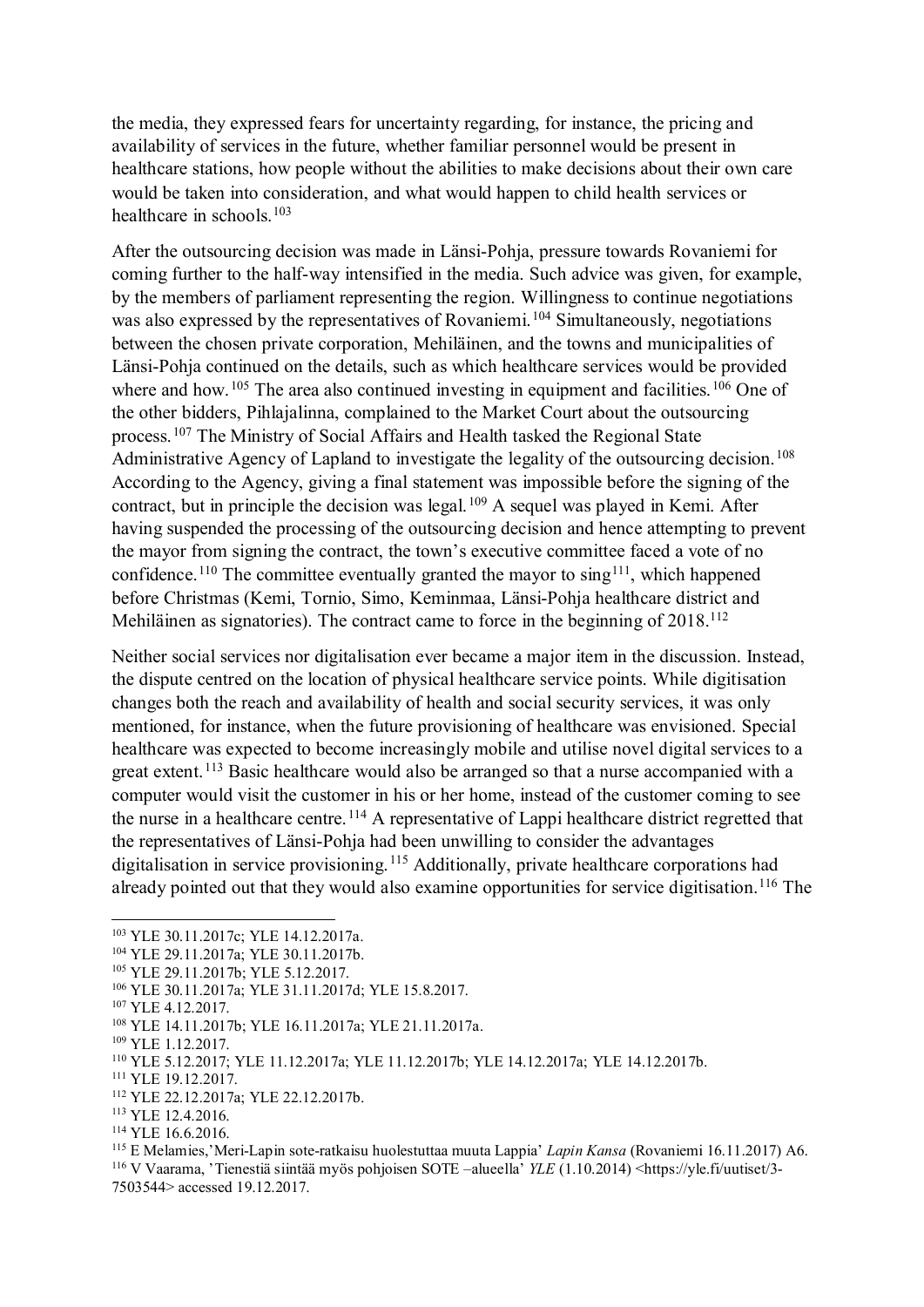personal security concerns related to digitalisation that were outlined in the previous section of this article never entered the media discussion on future healthcare and social security provisioning in Länsi-Pohja.

It seems that the nation-wide re-organization of health and social security services, including the digitisation of these services, moves ahead without much dialogue with people's everyday experience. The re-organization is pushed forward for economic and administrative reasons while justifying it in terms of improved service provisioning, increased freedom of choice, and more customer say. Centralisation and digitalisation are the guiding stars for the future. On the contrary, and leaving the regional power struggles aside, people are primarily concerned about the reduction of everyday security due to the disappearance of physical healthcare service points from their area of residence – not asking for more digitalisation, access to these services from their homes, and/or the ability to freely choose their service providers. As the current development is proceeding to the opposing direction, it creates and sustains individual security concerns in the Finnish Lapland.<sup>[117](#page-20-0)</sup> Digitalisation is not a trend that can be overturned, but it should be integrated in policy discussions across issue-areas so that its consequences; alternative policy choices; the associated opportunities, but also threats and risks; as well as people's expectations and experiences would become part of the decision-making concerning the future development of the cyber-physical European High North.

#### *5. A More Inclusive Digital Framework for the European High North is Required*

In people's perceptions, their everyday security does not revolve around digitalisation. As the case of Länsi-Pohja presents, cybersecurity questions related to individual security are not discussed even when the re-organization of health and social security in the Finnish Lapland generates major disputes within the region and between regional and national policy processes. The conversion of digital and physical, and the related penetration of ICTs to virtually all aspects of human life, lay on the background of this societal restructuring. However, the expressed security concerns relate to physical service provisioning, even if the opportunities generated by digitalisation drive the ongoing societal transformation. It is a failure of politicians and administrative policy makers, if they cannot reason, explain and justify the chosen policy options and address the security concerns hence generated and/or intensified. Instead of threat politics, a constructive dialogue remarking people's interests, needs and fears ought to be utilised. Digitalisation should thus not be discussed as a separate issue-area, for example, from health and social security. Furthermore, cybersecurity should not be isolated into another issue-area where technology and/or national security professionals discuss in highly abstract terms about the functionality of society in all security situations, but to be brought into everyday security discussions. Opportunities generated by digitalisation are the reason for its political and administrative advancement, but these neither coincide with people's desires nor become well conveyed in the discussion.

Usually, when digitalisation and cybersecurity are discussed in the context of healthcare, the discourse does not revolve around user interfaces or people's experiences with or fears for service digitisation. Instead, it concentrates on, for example, increasingly precise care, robotassisted or fully automated operations, and optimisation of churn times. In social security, the discourse focuses on internet-based self-service and reporting portals, safe money transfers,

<span id="page-20-0"></span><sup>1</sup> <sup>117</sup> About the decreasing influence of rural areas in decision-making see, for example, YLE 20.11.2017.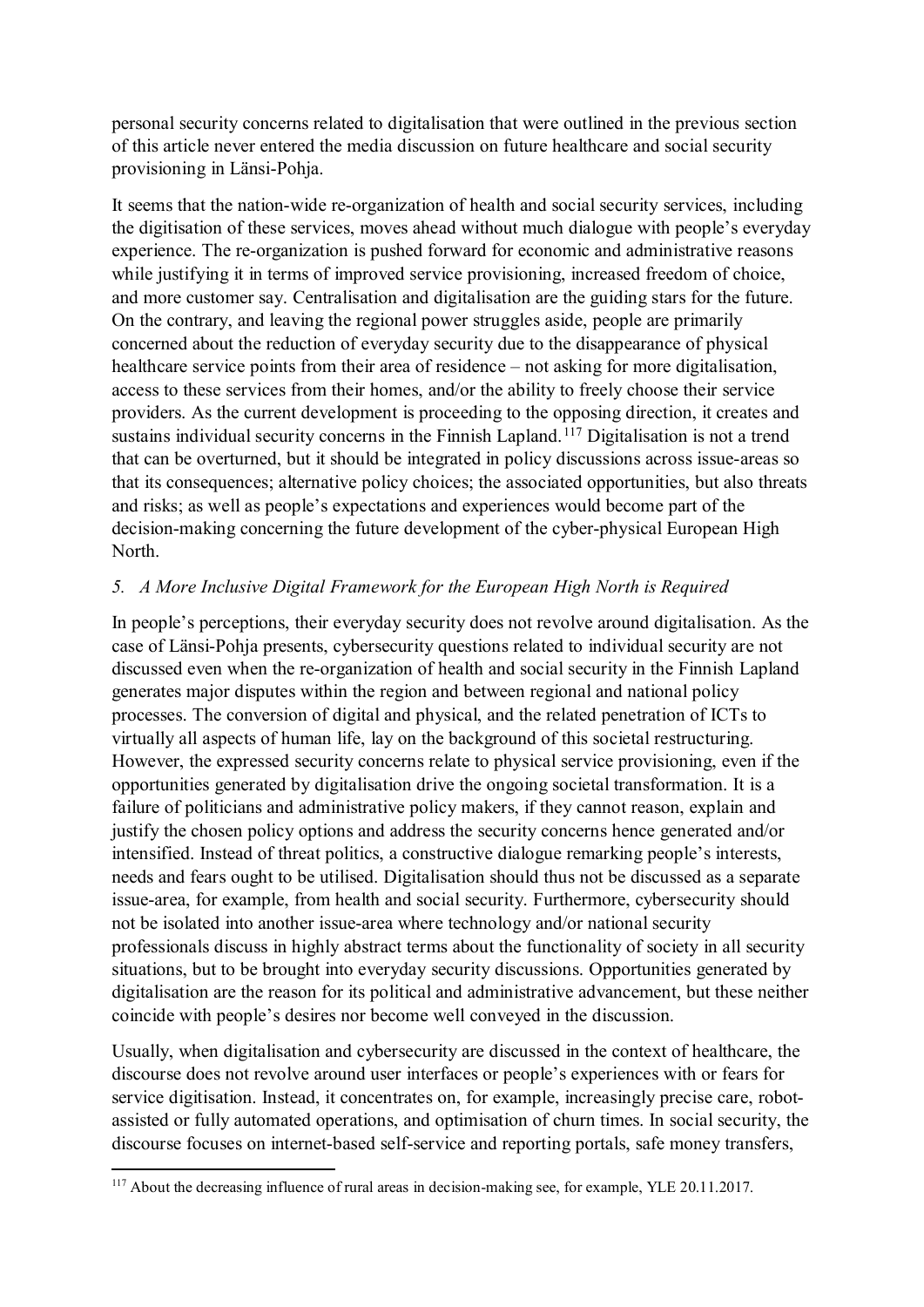and professional-customer communication via digital means. The envisioned outlook of both health and social security depend on functioning ICTs and their safe use. In particular, in the sparsely populated regions, where the physical service network is already thin. By engaging the local people as customers of health and social security services, objects of professional examination who have digital clinical histories, users of ICTs and digital services, cost units in service provisioning, citizens, as well as human beings who bear particular rights, in the decision-making concerning the cyber-physical future of the European High North both the awareness of and felt satisfaction with the re-organization of health and social security can be increased. People will thus gain a say in the development of their living environment.

People need to be aware of digital services and have the skills to use them. Regardless of the campaigns run and support provided, many are still not familiar with the services. In addition, people need the confidence and mental strength to use the services, which may be an obstacle, for instance, for individuals with mental health issues. Next to that, they need internet banking credentials or digital ID-cards to use the services, which cannot be taken for granted. The confidentiality, integrity and availability of digital health and social security services ought to be guaranteed in all situations, which has turned out to be a challenge. If a digital service is not available, malfunctions or does not provide adequate guidance, the legal protection of the service users should not become endangered.<sup>[118](#page-21-0)</sup> In sum, there is a number of issues that require settling so that people know what digital services exist, know how to use them, receive the support they need in utilising them, will not be marginalised because of digitisation, and will be treated equally in service provisioning.

Moreover, health and social security provisioning depends, for instance, on functioning power and water infrastructures which are either run or directed through ICTs. It also embeds in the national, supranational and international networks of, for instance, logistics or medicine and appliances manufacturing which also depend on functioning digital infrastructure. Problems in any of the networks and/or infrastructures has significant consequences in people's everyday life.[119](#page-21-1) Therefore, they should also be openly discussed. The aim should be not to increase fears and/or concerns, but to enhance individual security and wellbeing by sharing information, addressing existing concerns, and taking desires into consideration.

Digitalisation creates a shift in responsibility from the public (or less frequently private) administration to the individual. As there are more online forms to fill in and more service

<span id="page-21-0"></span><sup>&</sup>lt;sup>118</sup> For example, several people in Finland were taken by surprise and lost their unemployment benefit in the autumn 2017 for the public employment services did not advice job seekers well enough in the use of online services. J Auramies, 'Usean työttömän tuki on katkennut sähköisen lomakkeen teknisen puutteen takia – Mikko kertoo, ettei ole saanut 2 kuukauteen "pennin jeniä"' *MTV3* (27.11.2017) <www.mtv.fi/uutiset/kotimaa/artikkeli/ usean-tyottoman-tuki-on-katkennut-sahkoisen-lomakkeen-teknisen-puutteen-takia-mikko-kertoo-ettei-olesaanut-2-kuukauteen-penninjenia/6670894? ga=2.118585353.1213175442.1512318451181452300.1510420205 #gs.HiJdZPE> accessed 3.12.2017.

<span id="page-21-1"></span> $119$  For example, when WannaCry ransomware infected ICTs of the National Health Service in the UK, people were left without or with only reduced care for several days. Operations had to be cancelled or people sent abroad. L Hay Newman, 'The Ransomware Meltdown Experts Warned About Is Here' *Wired* (15.12.2017)  $\langle$ www.wired.com/2017/05/ransomware-meltdown-experts-warned/ $>$  accessed 19.1.2018. Similarly, problems in the supply logistics caused several weeks delays in Oriola's medicine supply in Finland. A-K Urpelainen, 'Oriola pahoissa ongelmissa – tilausten käsittelyjen vaikeudet jatkuvat, mutta valo tunnelin päässä näkyy jo' *TiVi* (8.9.2017) <www.tivi.fi/Kaikki\_uutiset/oriola-pahoissa-ongelmissa-tilausten-kasittelyjen-vaikeudetjatkuvat-mutta-valo-tunnelin-paassa-nakyy-jo-6675040> accessed 19.1.2018.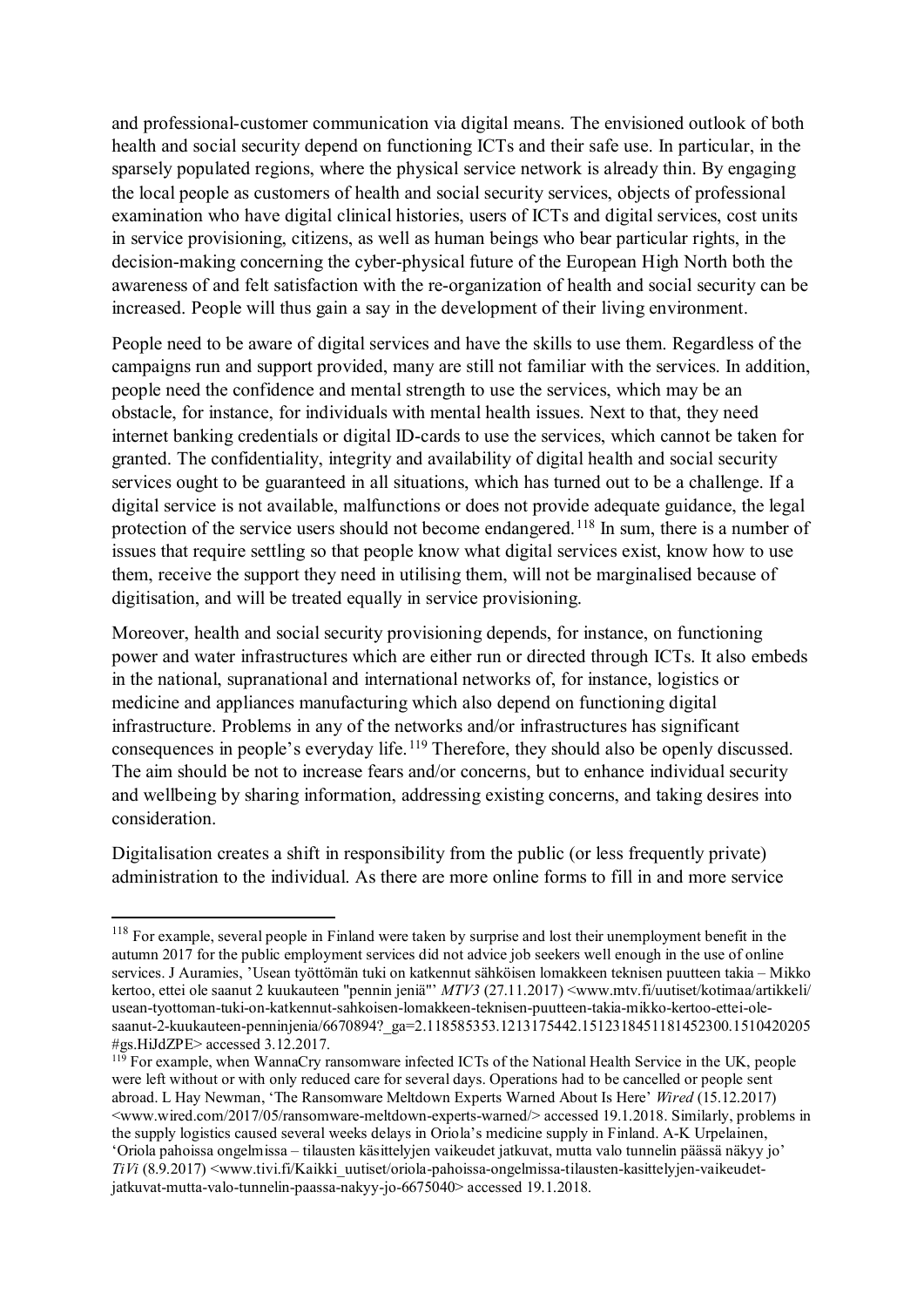platforms to use, the individual becomes the one required to master all of these forms and platforms. He or she is expected to know what information to provide on which platform, where to find the platforms and how to use them, manage a range of security credentials, remember when to update the details or check the test results. Of course, if he or she is techsavvy, many of the services can be synched and/or reminders sent to one's smartphone or email about scheduled meetings. Yet, every additional link increases the complexity and vulnerability of the entirety hence also increasing security challenges. Moreover, these links are becoming increasingly automatized, which means that more information is collected directly from, for example, heart rate monitors and blood pressure meters without human interference. Yet, even if ICTs do not operate as expected, the blame is currently on the individual customer.

This article does not wish to challenge or deny digital opportunities, but aims at broadening and deepening the discourse. From an individual's perspective, health and social security does not only involve as quick and precise care as possible, but also one's ability to follow his or her own care, acquire information, make informed decisions, and have a say in the means through which his or her health and social situation is supported. In principle, the ongoing developments to compile data to single service portals and to grant people the right to check and correct their personal information are taking the development to a good direction. Nonetheless, they also face the challenge of people not being aware and having troubles in using the platforms, as well as information and cybersecurity challenges recognised by the mainstream cybersecurity discourse. When people's personal details are collected to single databases, security concerns and potentials for abuse ought to be carefully addressed.<sup>[120](#page-22-0)</sup> Individuals' personal security concerns should prevail, instead of administrative costefficiency pressures.

Defining of a cybersecurity culture specific to the European High North, and thus recognising its regional characteristics, could be a partial answer the challenges depicted throughout this article.<sup>[121](#page-22-1)</sup> It is likely that cybersecurity concerns related to personal security become more actual for individuals, when they become accustomed to digitised service provisioning with both its pros and cons. When they do, an open and engaging dialogue should be part of the cybersecurity culture. Alongside the embedded threats and risks, it should highlight the positive, enabling sides of digitalisation and cybersecurity that empower people to improve their wellbeing. Centring on individuals' physical and emotional security, ICT-skills and confidence to act in the digital environment, digital awareness, privacy issues, and human rights questions in the cyber-physical environment, the culture could better reason the importance of security measures taken at all levels of society. Instead of abstracts concerns, it ought to concentrate on practical security questions that people encounter in their everyday life in the cyber-physical European High North.

<sup>1</sup>  $120$  Cf. n 66.

<span id="page-22-1"></span><span id="page-22-0"></span> $121$  See, for example, Gcaza and others (n 10).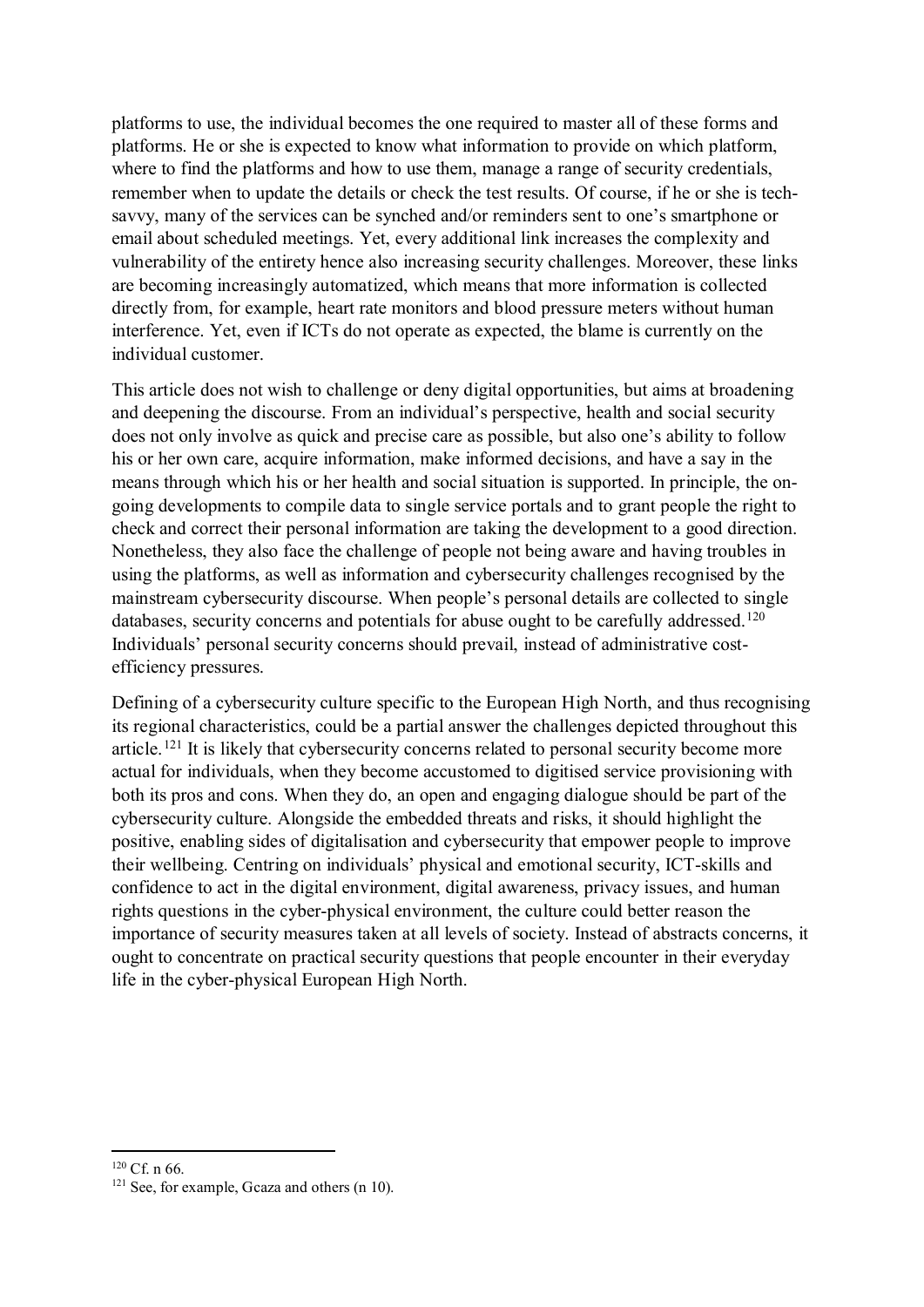

*Figure 1 from securing information and/or infrastructure to securing the human being*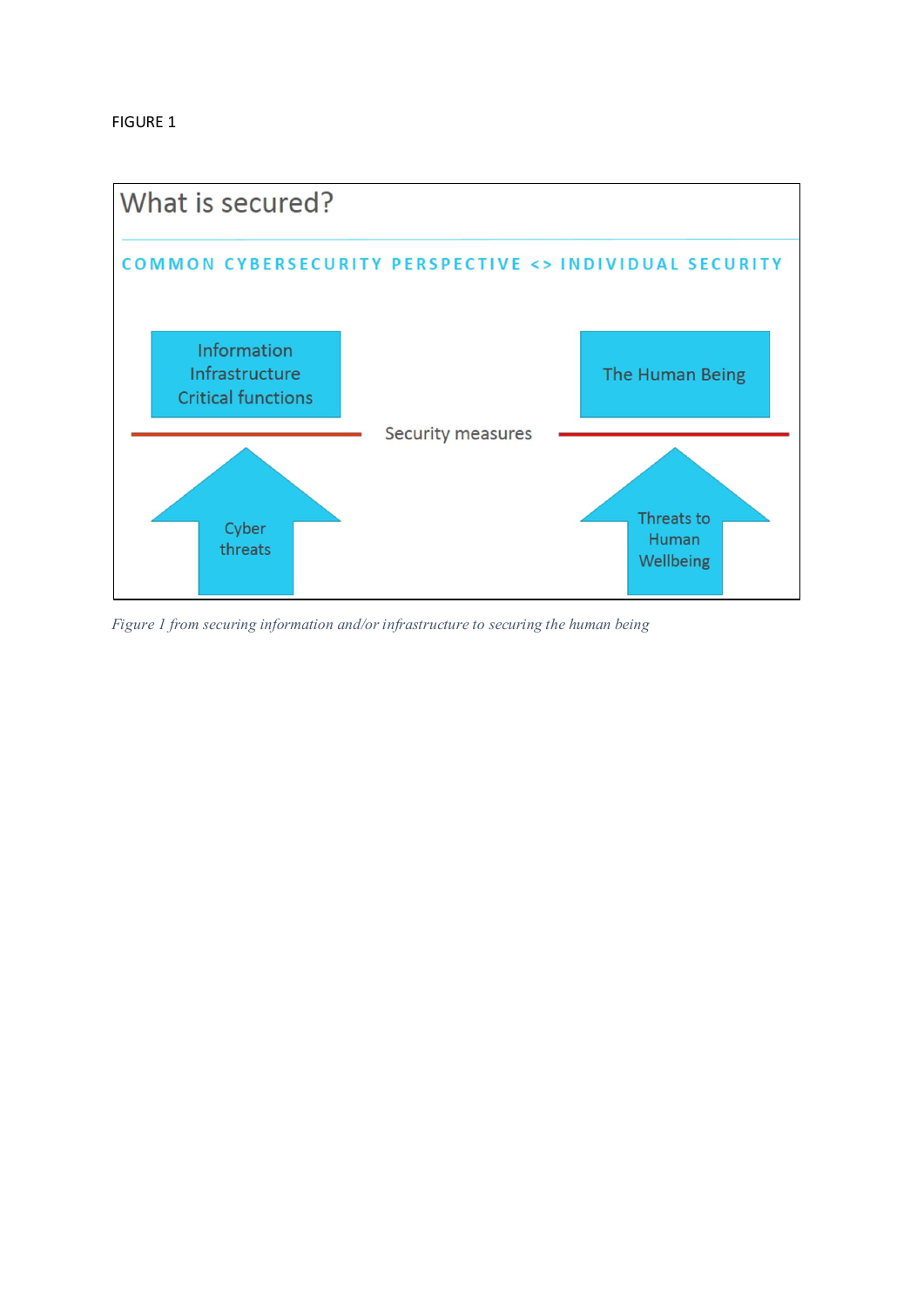## APPENDIX 1: Research data

| 16.6.2015  |                                                                                                                                      |
|------------|--------------------------------------------------------------------------------------------------------------------------------------|
| 9.11.2015  | Tornion uusi kaupunginjohtaja: Kuntien tehtävät on mietittävä uusiksi / J Tiihonen                                                   |
|            | "Kaikkea päivystystä ei voi keskittää 12 paikkaan" / R Rautiainen                                                                    |
| 12.11.2015 | Kansalaisaloite kaatui - Länsi-Pohjassa uskotaan silti omaan synnytysosastoon / H<br>Hannukainen                                     |
| 26.1.2016  | Lapissa valmistaudutaan maakuntahallintoon luottamustapaamisilla / A Passoja                                                         |
| 6.4.2016   | "Mahdollisuudet hyvään mutta myös riskejä" - miten Lapin käy sote-uudistuksessa?<br>/ A Leppävuori                                   |
| 12.4.2016  | Länsi-Pohja valmistelee omaa sotea - hallituksen linjaus on luettu tarkkaan / K<br>Marttala                                          |
| 2.5.2016   | Kaatuuko Meri-Lapin kuntien soteyhtiö uuteen lakiin? / J Tiihonen                                                                    |
| 17.5.2016  | Sipilän ja Saamelaiskäräjien tapaamisen keskiössä pohjoismainen saamelaissopimus<br>ja sote-uudistus / M Alajärvi                    |
| 19.5.2016a | Länsi-Pohjassa odotetaan ympärivuokautisen päivystykseen säilyvän alueella / K<br>Marttala                                           |
| 19.5.2016b | Tässä ovat sote-uudistuksen laajan päivystyksen sairaalat / T de Fresnes                                                             |
| 16.6.2016  | Sote-muutosjohtaja: Virtuaalinen sairaanhoito syrjäseutujen pelastus / A Passoja                                                     |
| 20.6.2016  | Hanna Mäntylä: Valinnanvapaus ei saa johtaa monopoliasemaan / J Tiihonen                                                             |
| 4.7.2016   | 600 sivua sotea, saamelaisista muutama maininta / P Näkkäläjärvi & G Satokangas                                                      |
| 28.8.2016  | Viisi tarinaa sote-myrskyn silmästä - uudistus kätilön mielessä päivittäin: "Mitä<br>tämä diipadaapa-puhe tarkoittaa?" / E Kuivas    |
| 27.10.2016 | Länsi-Pohjan synnytykset jatkuvat ainakin kaksi vuotta / A Heikinmatti                                                               |
| 9.11.2016  | Länsi-Pohjan sote-valmistelu käynnistyi / K Vaara                                                                                    |
| 18.11.2016 | Nopea netti mahdollistaa etätyön syrjäkylälläkin - saavatko kunnat nyt uusia<br>asukkaita? / K Vaara                                 |
| 22.3.2017  | Erikoissairaanhoitoa viedään Kemistä Rovaniemelle - sairaanhoitopiirien<br>neuvottelut katkesivat erimielisyyksiin / A Heikinmatti   |
| 23.3.2017  | Merilappilaiset voivat äänestää soteasiassa jaloillaan - "Se on maakunnalle iso<br>suonenisku" / A Heikinmatti                       |
| 24.3.2017a | "Ei ole mitään järkeä pistää sadan miljoonan investoinnit Rovaniemelle ja jättää<br>kunnossaoleva infra käyttämättä" / A Heikinmatti |
| 24.3.2017b | Keminmaa alkaa selvittää sosiaali- ja terveyspalveluiden yksityistämistä / J<br>Mehtonen                                             |
| 27.3.2017  | Kansanedustaja Kulmuni: Synnytykset jatkuvat Kemissä ja Lappiin jää kaksi<br>keskussairaalaa / J Tiihonen                            |
| 12.4.2017a | Vasemmistopuolueet vastustavat soten yksityistämistä Meri-Lapissa / A Heikinmatti                                                    |
| 12.4.2017b | Länsi-Pohjan sote voi ratketa Kemin demareiden kantaan / J Tiihonen                                                                  |
| 13.4.2017  | Kemin demarit linjasivat: Ei Meri-Lapin sote-ratkaisulle / M Aula                                                                    |
| 24.4.2017  | Kemi sanoi kyllä Meri-Lapin sote-ratkaisun edistämiselle - Ylitornio tyrmäsi / J<br>Mehtonen                                         |
| 25.4.2017  | Meri-Lapin sote-ratkaisu aiheutti Kemin valtuustossa kiivasta keskustelua - näin                                                     |
|            | valtuutetut äänestivät / J Mehtonen                                                                                                  |
| 28.4.2017  | Konsulttiyhtiö tekee selvityksen Lapin sairaalatyönjaosta / J Mehtonen                                                               |
| 30.5.2017  | Länsi-Pohja sai yksityisiltä kolme tarjousta sote-palveluiden järjestämisestä / T<br>Rantamartti                                     |

News articles collected from YLE web portal <www.yle.fi>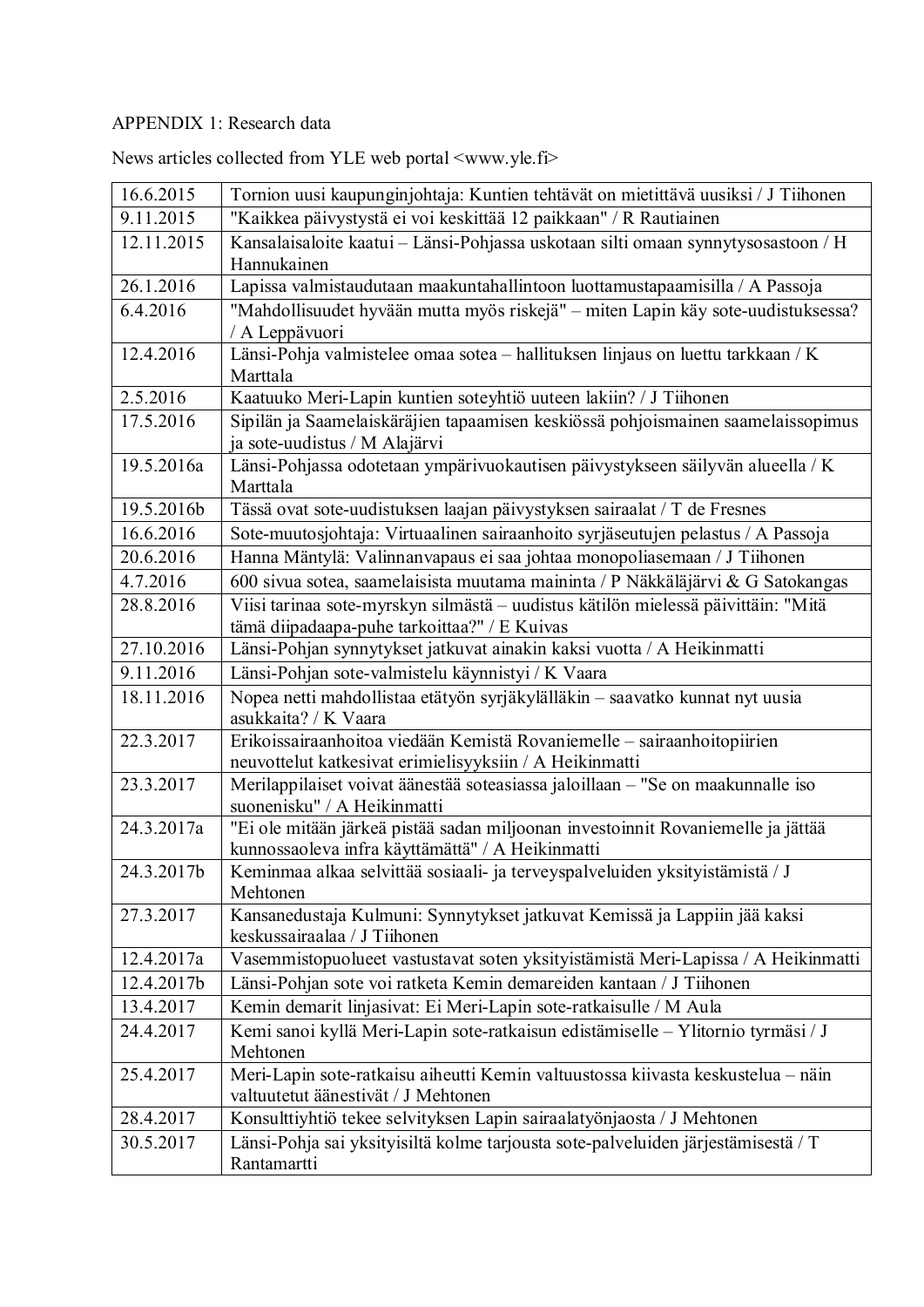| lykkääntyy / M Aula<br>Vuoden aikalisä sotessa kelpaa Lapille kunhan valtio korvaa kulut / T Räihä<br>5.7.2017a<br>5.7.2017b<br>Ritva Sonntag: Meri-Lapin sote-yhteisyrityksestä päättämistä pitäisi siirtää / A<br>Heikinmatti<br>Länsi-Pohjan keskussairaalaan uutta laitteistoa syöpä- ja sepelvaltimotauteja varten /<br>15.8.2017<br>R Rautiainen<br>Tervola päättää uudesta sote-ulkoistuksen selvityksestä - kesällä ulkoistus kaatui<br>21.9.2017<br>Pihlajalinnan vetäytymiseen / J Tiihonen<br>Henriksson: Uusi laki estäisi leikkaukset myös yksityissairaaloissa - lakialoite<br>26.9.2017<br>aluesairaaloiden tueksi saa kannatusta myös hallituspuolueista / A Vihanta<br>Kattaako asiakasseteli vain osan kustannuksista? - Länsi-Pohjan sairaanhoitopiirin<br>10.10.2017<br>johtaja kaipaa tietoa soten asiakasmaksuista / J Tiihonen<br>Lääkärit pelkäävät sairaalan alasajoa: Sairauskohtauksen hoitoviive voisi olla<br>19.10.2017<br>kohtalokas ja teollisuuden suuronnettomuus mahdoton hoitaa / J Mehtonen<br>23.10.2017<br>Mehiläiselle eniten pisteitä Länsi-Pohjan sote-yhteisyritykseen / J Tiihonen<br>Meri-Lapista erittäin vähän hakijoita Lapin maakunta- ja sote-uudistuksen<br>27.10.2017<br>valmisteluun / J Tiihonen<br>Kepuministeriltä tiukkaa sotesanelua Länsi-Pohjaan - "Törkeää poliittista<br>3.11.2017a<br>vallankäyttöä" / T Rantamartti<br>Sairaalan alasajo veisi Meri-Lapista kaikkiaan jopa 1000 työpaikkaa - kaupat,<br>3.11.2017b<br>palvelut, koulutus ja asuntomarkkinat kärsisivät / J Mehtonen<br>Lapin ja Länsi-Pohjan välit tulehtuneet - Lapin sairaanhoitopiirin johtaja ehdottaa<br>3.11.2017c<br>avuksi "valtakunnan viisaita" / H Hannukainen |
|-----------------------------------------------------------------------------------------------------------------------------------------------------------------------------------------------------------------------------------------------------------------------------------------------------------------------------------------------------------------------------------------------------------------------------------------------------------------------------------------------------------------------------------------------------------------------------------------------------------------------------------------------------------------------------------------------------------------------------------------------------------------------------------------------------------------------------------------------------------------------------------------------------------------------------------------------------------------------------------------------------------------------------------------------------------------------------------------------------------------------------------------------------------------------------------------------------------------------------------------------------------------------------------------------------------------------------------------------------------------------------------------------------------------------------------------------------------------------------------------------------------------------------------------------------------------------------------------------------------------------------------------------------------------------------------------------------------|
|                                                                                                                                                                                                                                                                                                                                                                                                                                                                                                                                                                                                                                                                                                                                                                                                                                                                                                                                                                                                                                                                                                                                                                                                                                                                                                                                                                                                                                                                                                                                                                                                                                                                                                           |
|                                                                                                                                                                                                                                                                                                                                                                                                                                                                                                                                                                                                                                                                                                                                                                                                                                                                                                                                                                                                                                                                                                                                                                                                                                                                                                                                                                                                                                                                                                                                                                                                                                                                                                           |
|                                                                                                                                                                                                                                                                                                                                                                                                                                                                                                                                                                                                                                                                                                                                                                                                                                                                                                                                                                                                                                                                                                                                                                                                                                                                                                                                                                                                                                                                                                                                                                                                                                                                                                           |
|                                                                                                                                                                                                                                                                                                                                                                                                                                                                                                                                                                                                                                                                                                                                                                                                                                                                                                                                                                                                                                                                                                                                                                                                                                                                                                                                                                                                                                                                                                                                                                                                                                                                                                           |
|                                                                                                                                                                                                                                                                                                                                                                                                                                                                                                                                                                                                                                                                                                                                                                                                                                                                                                                                                                                                                                                                                                                                                                                                                                                                                                                                                                                                                                                                                                                                                                                                                                                                                                           |
|                                                                                                                                                                                                                                                                                                                                                                                                                                                                                                                                                                                                                                                                                                                                                                                                                                                                                                                                                                                                                                                                                                                                                                                                                                                                                                                                                                                                                                                                                                                                                                                                                                                                                                           |
|                                                                                                                                                                                                                                                                                                                                                                                                                                                                                                                                                                                                                                                                                                                                                                                                                                                                                                                                                                                                                                                                                                                                                                                                                                                                                                                                                                                                                                                                                                                                                                                                                                                                                                           |
|                                                                                                                                                                                                                                                                                                                                                                                                                                                                                                                                                                                                                                                                                                                                                                                                                                                                                                                                                                                                                                                                                                                                                                                                                                                                                                                                                                                                                                                                                                                                                                                                                                                                                                           |
|                                                                                                                                                                                                                                                                                                                                                                                                                                                                                                                                                                                                                                                                                                                                                                                                                                                                                                                                                                                                                                                                                                                                                                                                                                                                                                                                                                                                                                                                                                                                                                                                                                                                                                           |
|                                                                                                                                                                                                                                                                                                                                                                                                                                                                                                                                                                                                                                                                                                                                                                                                                                                                                                                                                                                                                                                                                                                                                                                                                                                                                                                                                                                                                                                                                                                                                                                                                                                                                                           |
|                                                                                                                                                                                                                                                                                                                                                                                                                                                                                                                                                                                                                                                                                                                                                                                                                                                                                                                                                                                                                                                                                                                                                                                                                                                                                                                                                                                                                                                                                                                                                                                                                                                                                                           |
|                                                                                                                                                                                                                                                                                                                                                                                                                                                                                                                                                                                                                                                                                                                                                                                                                                                                                                                                                                                                                                                                                                                                                                                                                                                                                                                                                                                                                                                                                                                                                                                                                                                                                                           |
|                                                                                                                                                                                                                                                                                                                                                                                                                                                                                                                                                                                                                                                                                                                                                                                                                                                                                                                                                                                                                                                                                                                                                                                                                                                                                                                                                                                                                                                                                                                                                                                                                                                                                                           |
|                                                                                                                                                                                                                                                                                                                                                                                                                                                                                                                                                                                                                                                                                                                                                                                                                                                                                                                                                                                                                                                                                                                                                                                                                                                                                                                                                                                                                                                                                                                                                                                                                                                                                                           |
|                                                                                                                                                                                                                                                                                                                                                                                                                                                                                                                                                                                                                                                                                                                                                                                                                                                                                                                                                                                                                                                                                                                                                                                                                                                                                                                                                                                                                                                                                                                                                                                                                                                                                                           |
|                                                                                                                                                                                                                                                                                                                                                                                                                                                                                                                                                                                                                                                                                                                                                                                                                                                                                                                                                                                                                                                                                                                                                                                                                                                                                                                                                                                                                                                                                                                                                                                                                                                                                                           |
|                                                                                                                                                                                                                                                                                                                                                                                                                                                                                                                                                                                                                                                                                                                                                                                                                                                                                                                                                                                                                                                                                                                                                                                                                                                                                                                                                                                                                                                                                                                                                                                                                                                                                                           |
|                                                                                                                                                                                                                                                                                                                                                                                                                                                                                                                                                                                                                                                                                                                                                                                                                                                                                                                                                                                                                                                                                                                                                                                                                                                                                                                                                                                                                                                                                                                                                                                                                                                                                                           |
|                                                                                                                                                                                                                                                                                                                                                                                                                                                                                                                                                                                                                                                                                                                                                                                                                                                                                                                                                                                                                                                                                                                                                                                                                                                                                                                                                                                                                                                                                                                                                                                                                                                                                                           |
|                                                                                                                                                                                                                                                                                                                                                                                                                                                                                                                                                                                                                                                                                                                                                                                                                                                                                                                                                                                                                                                                                                                                                                                                                                                                                                                                                                                                                                                                                                                                                                                                                                                                                                           |
|                                                                                                                                                                                                                                                                                                                                                                                                                                                                                                                                                                                                                                                                                                                                                                                                                                                                                                                                                                                                                                                                                                                                                                                                                                                                                                                                                                                                                                                                                                                                                                                                                                                                                                           |
| Länsi-Pohjan työntekijöiden huoli mielenilmauksessa - "Ollaanko meidät<br>9.11.2017a                                                                                                                                                                                                                                                                                                                                                                                                                                                                                                                                                                                                                                                                                                                                                                                                                                                                                                                                                                                                                                                                                                                                                                                                                                                                                                                                                                                                                                                                                                                                                                                                                      |
| hylkäämässä" / M Aula                                                                                                                                                                                                                                                                                                                                                                                                                                                                                                                                                                                                                                                                                                                                                                                                                                                                                                                                                                                                                                                                                                                                                                                                                                                                                                                                                                                                                                                                                                                                                                                                                                                                                     |
| Meri-Lapin sote-tilanteesta kaksi mielenilmausta / M Aula<br>9.11.2017b                                                                                                                                                                                                                                                                                                                                                                                                                                                                                                                                                                                                                                                                                                                                                                                                                                                                                                                                                                                                                                                                                                                                                                                                                                                                                                                                                                                                                                                                                                                                                                                                                                   |
| Ministeriö lähetti Meri-Lapin kuntapäättäjille harhaanjohtavia lukuja tärkeää<br>10.11.2017                                                                                                                                                                                                                                                                                                                                                                                                                                                                                                                                                                                                                                                                                                                                                                                                                                                                                                                                                                                                                                                                                                                                                                                                                                                                                                                                                                                                                                                                                                                                                                                                               |
| päätöstä edeltävänä yönä - "Jos ministeriöstä lähetetään jotakin, niin sen luulisi<br>olevan faktaa" / J Mehtonen; K Marttala & M Aula                                                                                                                                                                                                                                                                                                                                                                                                                                                                                                                                                                                                                                                                                                                                                                                                                                                                                                                                                                                                                                                                                                                                                                                                                                                                                                                                                                                                                                                                                                                                                                    |
| 13.11.2017<br>Kemin kaupunginvaltuusto päätti sote-yhteisyritykseen liittymisestä äänin 22-21 / J                                                                                                                                                                                                                                                                                                                                                                                                                                                                                                                                                                                                                                                                                                                                                                                                                                                                                                                                                                                                                                                                                                                                                                                                                                                                                                                                                                                                                                                                                                                                                                                                         |
| Mehtonen                                                                                                                                                                                                                                                                                                                                                                                                                                                                                                                                                                                                                                                                                                                                                                                                                                                                                                                                                                                                                                                                                                                                                                                                                                                                                                                                                                                                                                                                                                                                                                                                                                                                                                  |
| Lapissa tehtiin historiaa: Kokonainen keskussairaala ulkoistetaan / M Aula<br>14.11.2017a                                                                                                                                                                                                                                                                                                                                                                                                                                                                                                                                                                                                                                                                                                                                                                                                                                                                                                                                                                                                                                                                                                                                                                                                                                                                                                                                                                                                                                                                                                                                                                                                                 |
| 14.11.2017b<br>Hallitus sai Meri-Lapin sote-pähkinän purtavaksi – valtuutetut päättivät                                                                                                                                                                                                                                                                                                                                                                                                                                                                                                                                                                                                                                                                                                                                                                                                                                                                                                                                                                                                                                                                                                                                                                                                                                                                                                                                                                                                                                                                                                                                                                                                                   |
| jättiulkoistuksesta / J Mehtonen & M Aula                                                                                                                                                                                                                                                                                                                                                                                                                                                                                                                                                                                                                                                                                                                                                                                                                                                                                                                                                                                                                                                                                                                                                                                                                                                                                                                                                                                                                                                                                                                                                                                                                                                                 |
| Rovaniemi pettyi Meri-Lapin sote-ratkaisuun - "Onko Lapilla edellytyksiä jatkaa<br>14.11.2017c                                                                                                                                                                                                                                                                                                                                                                                                                                                                                                                                                                                                                                                                                                                                                                                                                                                                                                                                                                                                                                                                                                                                                                                                                                                                                                                                                                                                                                                                                                                                                                                                            |
| itsenäisenä" / J Tiihonen                                                                                                                                                                                                                                                                                                                                                                                                                                                                                                                                                                                                                                                                                                                                                                                                                                                                                                                                                                                                                                                                                                                                                                                                                                                                                                                                                                                                                                                                                                                                                                                                                                                                                 |
| Kemiläispoliitikko sote-palveluiden ulkoistamisesta: "Oli musta aukko ja sitten oli<br>15.11.2017a                                                                                                                                                                                                                                                                                                                                                                                                                                                                                                                                                                                                                                                                                                                                                                                                                                                                                                                                                                                                                                                                                                                                                                                                                                                                                                                                                                                                                                                                                                                                                                                                        |
| jotain konkreettista" / L Haapanen                                                                                                                                                                                                                                                                                                                                                                                                                                                                                                                                                                                                                                                                                                                                                                                                                                                                                                                                                                                                                                                                                                                                                                                                                                                                                                                                                                                                                                                                                                                                                                                                                                                                        |
| Saarikko ärtyi terveysfirmoille - "Miksi suuryritykset samaan aikaan vaativat<br>15.11.2017b                                                                                                                                                                                                                                                                                                                                                                                                                                                                                                                                                                                                                                                                                                                                                                                                                                                                                                                                                                                                                                                                                                                                                                                                                                                                                                                                                                                                                                                                                                                                                                                                              |
| valinnanvapautta ja betonoivat nykytilaa?" / M Stenroos                                                                                                                                                                                                                                                                                                                                                                                                                                                                                                                                                                                                                                                                                                                                                                                                                                                                                                                                                                                                                                                                                                                                                                                                                                                                                                                                                                                                                                                                                                                                                                                                                                                   |
| Hallitus yrittää estää Meri-Lapin taudin leviämistä - lakia tiukennetaan / M Stenroos<br>15.11.2017c                                                                                                                                                                                                                                                                                                                                                                                                                                                                                                                                                                                                                                                                                                                                                                                                                                                                                                                                                                                                                                                                                                                                                                                                                                                                                                                                                                                                                                                                                                                                                                                                      |
| Sipilä huolestui sairaaloiden kohtalosta: "Yksityiset monopolit ottavat asian<br>16.11.2017a<br>haltuunsa" / V Sundqvist                                                                                                                                                                                                                                                                                                                                                                                                                                                                                                                                                                                                                                                                                                                                                                                                                                                                                                                                                                                                                                                                                                                                                                                                                                                                                                                                                                                                                                                                                                                                                                                  |
| 16.11.2017b<br>Analyysi: Sipilän hallitus koki kolauksen, kun Mehiläinen ja Meri-Lappi                                                                                                                                                                                                                                                                                                                                                                                                                                                                                                                                                                                                                                                                                                                                                                                                                                                                                                                                                                                                                                                                                                                                                                                                                                                                                                                                                                                                                                                                                                                                                                                                                    |
| saapastelivat yli / K Tolkki                                                                                                                                                                                                                                                                                                                                                                                                                                                                                                                                                                                                                                                                                                                                                                                                                                                                                                                                                                                                                                                                                                                                                                                                                                                                                                                                                                                                                                                                                                                                                                                                                                                                              |
| Rajoittamislain tiukennukset vaikuttavat Tervolan sote-ulkoistukseen / J Tiihonen<br>16.11.2017c                                                                                                                                                                                                                                                                                                                                                                                                                                                                                                                                                                                                                                                                                                                                                                                                                                                                                                                                                                                                                                                                                                                                                                                                                                                                                                                                                                                                                                                                                                                                                                                                          |
| Tehyn uusi puheenjohtaja: Sotesta tulee vielä viides tuotantokausi / A Blencowe<br>16.11.2017d                                                                                                                                                                                                                                                                                                                                                                                                                                                                                                                                                                                                                                                                                                                                                                                                                                                                                                                                                                                                                                                                                                                                                                                                                                                                                                                                                                                                                                                                                                                                                                                                            |